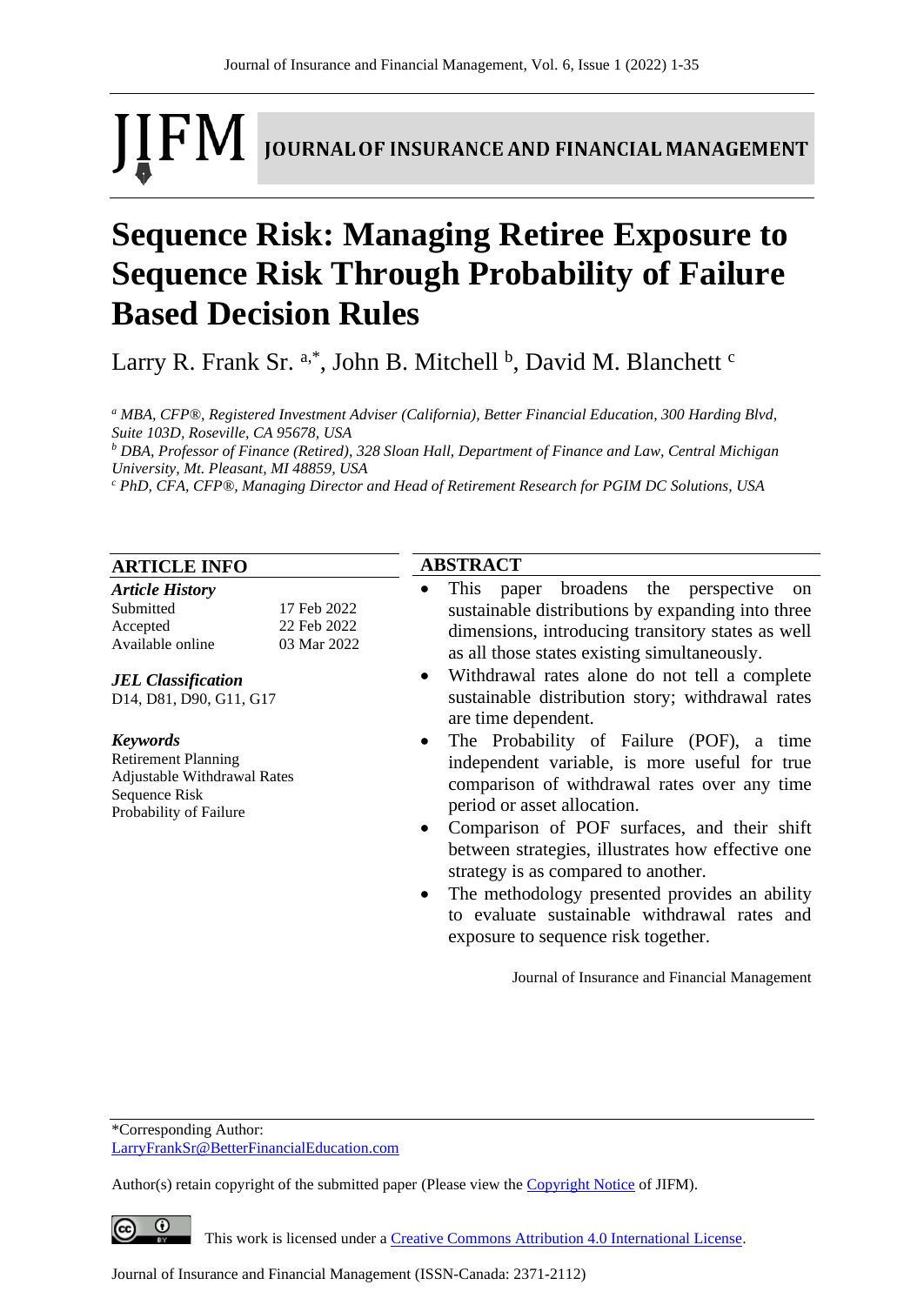#### **Brief Overview**

Past research has interpreted static simulations to represent the future, implied by the term "initial," versus recognition that all the variables are dynamic over time. The problem with such a viewpoint, as demonstrated by the market upheavals of 2007 and 2008, is that markets often don't behave as they were projected to behave. Therefore, the concept in this paper is to ignore, or drop off, past years that have gone by for the retiree and "start over" at the current time and re-evaluate the three variables involved in retirement withdrawals: current portfolio value, current portfolio allocation, and current withdrawal rate, over the fourth variable of time *remaining*. This concept is captured using the term "current" as opposed to the term "initial." This becomes an iterative process as the retiree continues to age.

The perspective of this research shifts from previous research in two ways: 1) the focus of clients is on dollar amounts rather than sustainable rates; and 2) the adviser adopts a probability of failure (POF) approach rather than the traditional withdrawal rate (WR) approach given the reality of the WR changing over time.

Published research focuses on the sustainability of retirement withdrawals over various periods of time in order to ascertain a given withdrawal rate percentage's (WR%) probability of failure (POF). In general, past research has tended to focus on maximum sustainable rates (MSR) as suggested by Liu, et al (2009) and Stout and Mitchell (2006), combined with withdrawal rate-based decision rules by Guyton (2004), Guyton and Klinger (2006), Pye (2008), Stout (2008), and Mitchell (2009). If the retiree continues to strive to maximize withdrawals as he ages, the result is also an exposure to sequence risk. This problem is exacerbated by unpredictable significant market movements (Black Swans) as discussed by Mandelbrot and Hudson (2004) and Taleb (2007). The challenge then is to manage both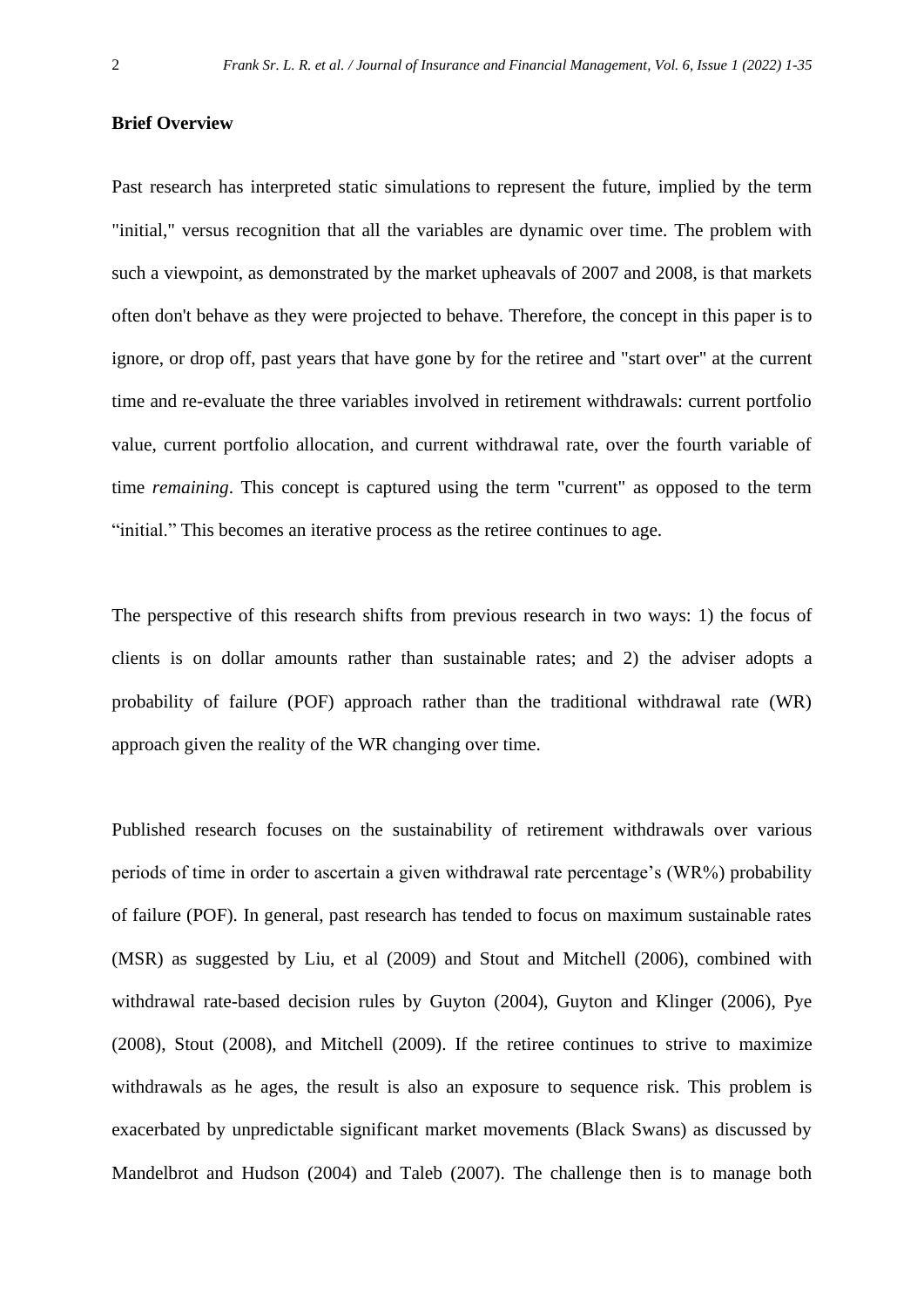withdrawal maximization and sequence risk when adverse events occur (a market decline or unexpected required large withdrawal – both having a similar effect on sustainability). The question of whether exposure to sequence risk goes away for any given retiree over time (it does not) was addressed by Frank and Blanchett (2010).

The problem with a maximization of withdrawal rate approach is that the withdrawal rate alone does not directly inform the observer whether ruin is imminent for the time remaining (itself an unknown), hence the issue of sequence risk and various approaches to establish decision rules to manage this exposure. Research by Frank and Blanchett (2010) suggests that Probability of Failure (POF) may be a useful tool to evaluate a retiree's exposure to sequence risk at any given moment in time. This is because POF dimensions tend to remain consistent over time while WR% increases as the retiree's distribution period shortens as he ages. The withdrawal rate variable is time-dependent. The probability of failure variable is timeindependent as this paper will demonstrate.

This paper explores the dynamics of Probability of Failure as a function of time, for both Withdrawal Rates (WR%) and Portfolio Allocations (PA). Essentially, the retirement distribution problem is a function of four variables which can be plotted three-dimensionally: Time (t), Withdrawal Rate (WR%), Portfolio Allocation (PA), and Probability of Failure (POF). The hypothesis for this exploration is that POF based decision rules can be developed to warn a retiree that his retirement withdrawals during adverse returns sequences may put his distributions at risk of depletion within his lifetime. With such a warning, these same decision rules may suggest a method to adjust either the portfolio allocation and/or withdrawal amount to avoid running out of money before death.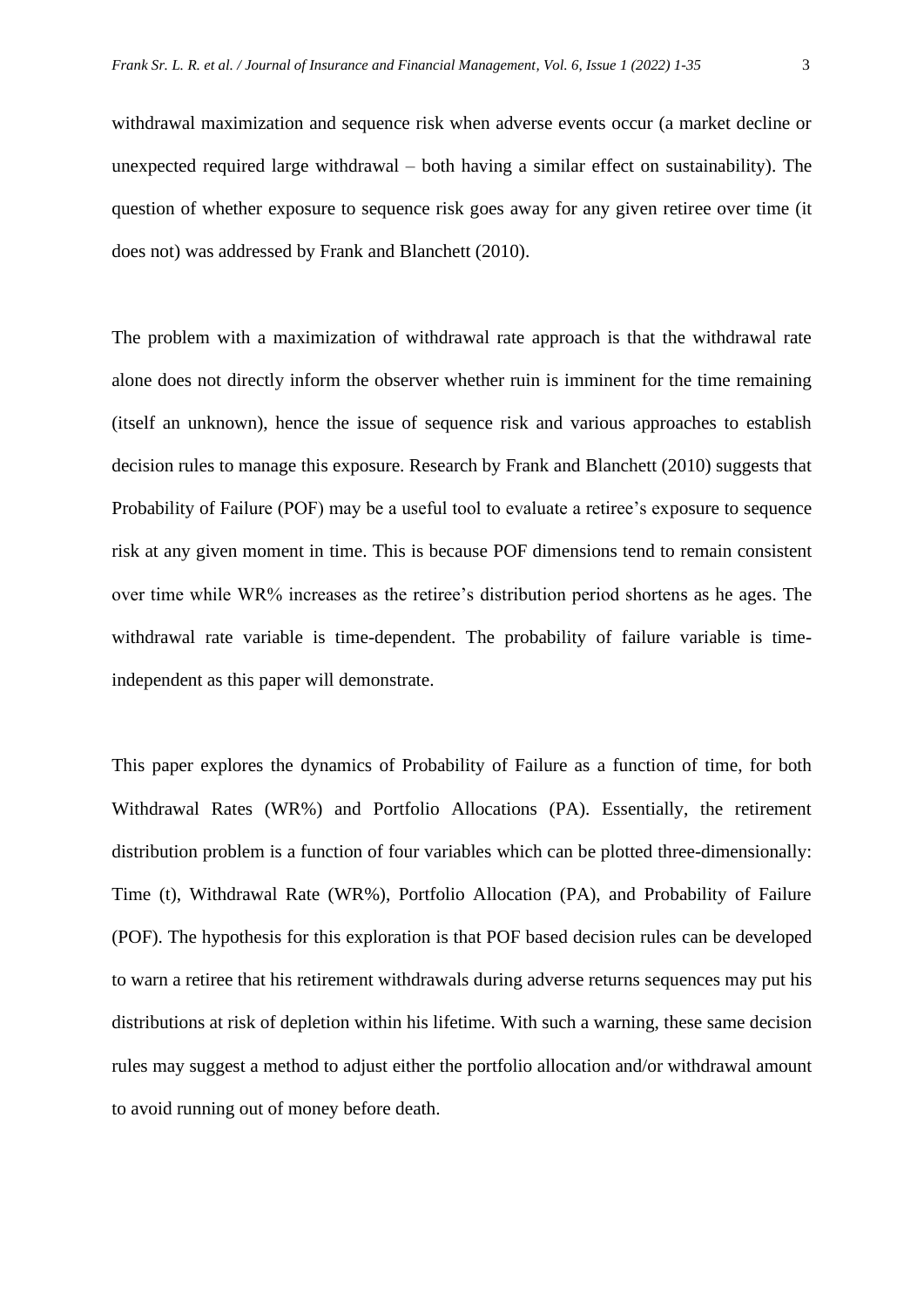The point of reference for Guyton-type decision rules is based on an *initial* withdrawal rate. This is, by definition, a time reference to *some point in the past*. But what time point is relevant for this decision? This paper will shift the point of reference for decision rules into the future by using a future oriented reference point for the time function. This paper will also use *current* withdrawal rates as opposed to initial withdrawal rates.

#### **Asset Classes**

Returns for the analysis are based on five asset classes. Monthly returns for the five asset classes are from January 1926 until December 2009. All returns are converted into "real returns" (i.e., are adjusted for inflation), where the definition of inflation is the increase in the Consumer Price Index for Urban Consumers, data obtained from the Bureau of Labor Statistics.

Cash: 30 Day T-bill

Bond: Ibbotson Associates Long-term Corporate Bond Index

Domestic Large Equity: S&P 500

Domestic Small Cap Equity: Ibbotson Associates US Small Stock Index International Large Equity: Global Financial Data Global ex USA Index from January 1926 until December 1969 and then the MSCI EAFE from January 1970 until December 2009.

Portfolios are composed of Cash/Fixed and Equity components. The Cash/Fixed component is 25% Cash and 75% Bond. The Equity component is 50% Domestic Large Equity, 25% Domestic Small Cap Equity and 25% International Large Equity. For example, a 60/40 portfolio (60% Equity and 40% Cash/Fixed) would be composed of 10% Cash, 30% Bond,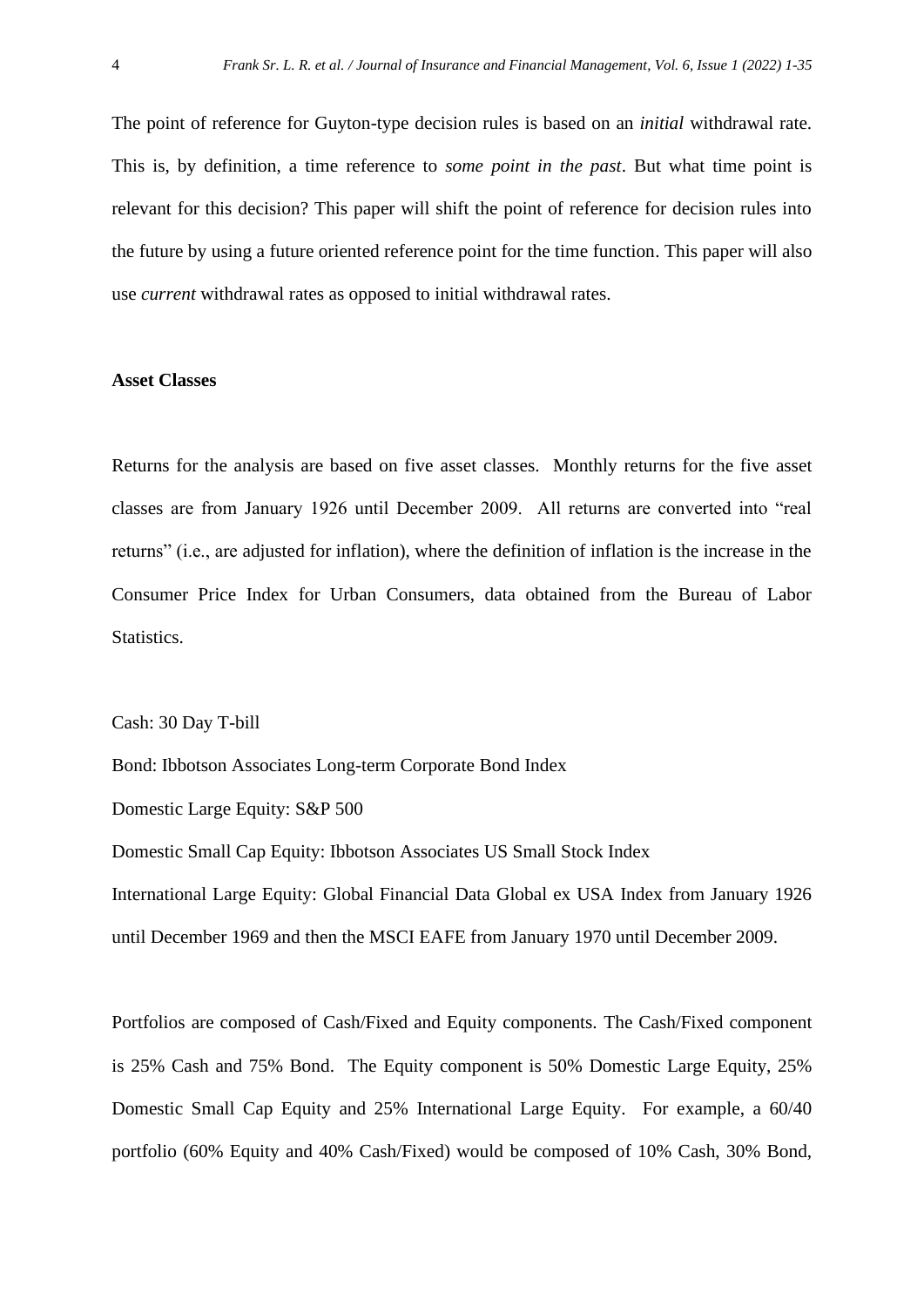30% Domestic Large Equity, 15% Domestic Small Equity, and 15% International Large Equity.

#### **Time Sequencing and Simulation Periods**

The research in this paper is divided through the perspective of time, both time sequencing and simulation periods. Time sequencing refers to the stochastic generation of returns. Simulation periods refers to the length of time each stochastic simulation is run.

Simulation distribution periods, from *each* point in Figure 1 are 10, 15, 20, 25, 30, 35, and 40 years. Evaluation of research by Blanchett and Frank (2009) suggests that longer periods tend to begin to "flatten" out, or that shorter periods tend to have the most WR% changes when you look at graphs and figures. The purpose of this step in the investigation is to parse out where POF landscapes are the same (i.e., 0-5% landscape;  $>5$ -10% landscape;  $>10$ -15% landscape; etc.) in order to determine at what POF landscape changes begin to emerge as decision and comparison points.

Since sequence risk is, by definition, a result of a time series, the investigation should look at a sequence of portfolio returns, both gains and losses, over time. Sequence risk is most often associated with market decline, combined with continued withdrawals over time, which exposes a portfolio undergoing withdrawals to adverse effects.

We (the community of withdrawal researchers) tend to think in terms of simulations and project that single result (withdrawal rate) "forever" into the future. If we run a simulation at time  $T_1$ , we get a certain result. Nevertheless, things change as time changes. Now, at time  $T_2$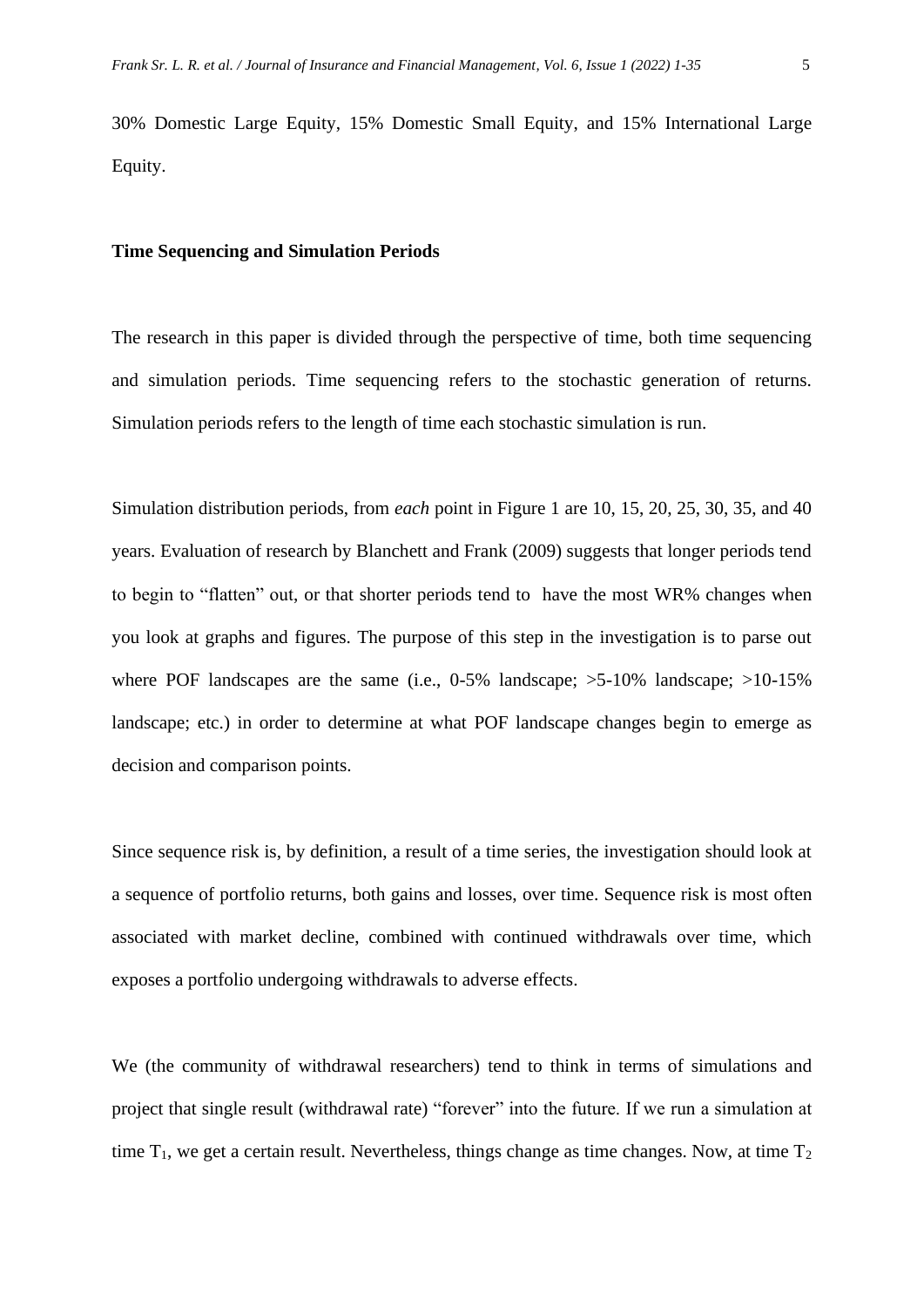where the market has declined 5% for example, and we run another simulation, we get a different result. The same at time  $T_3$  when the market is now, for example, down 10% relative to  $T_1$ , etc. The same thing continues to happen as long as the market declines at each time period  $T_n$ ; and the reverse occurs should the market recover. So POF based decision rules not only need to look at POF decision points while the market deteriorates, but also at decision points to reverse the process as the market recovers.

Therefore, there exists a symbiotic relationship between time and percentage decline/recovery and the corresponding change in POF. Isolating the effects of market declines and evaluating both a change in withdrawal amounts (WR%) and portfolio allocation (PA) over time begins to develop a series of three-dimensional "data clouds" as seen in Figure 1.

**Step 1. Maximum** *fixed withdrawal amounts* at a particular POF with no decision changes to serve as a baseline for subsequent comparison.

For Step 1, a 10,000 run Monte Carlo generator was built in Microsoft Excel. The distribution is assumed to be taken from the portfolio at the beginning of each year. All returns are in "real" (inflation-adjusted) terms, so that a constant withdrawal amount is assumed to be taken from the portfolio during each year of the distribution period (in retirement). The "success" of a portfolio withdrawal is calculated by determining how many portfolios had values greater than or equal to zero (i.e., were non-negative) at the end of the year. A non-negative value would indicate the portfolio was successful for that year. Withdrawal rates are tested in .05% increments from 0% to 25%, in .10% increments from 25% to 50%, and in .25% increments from 50% to 100%.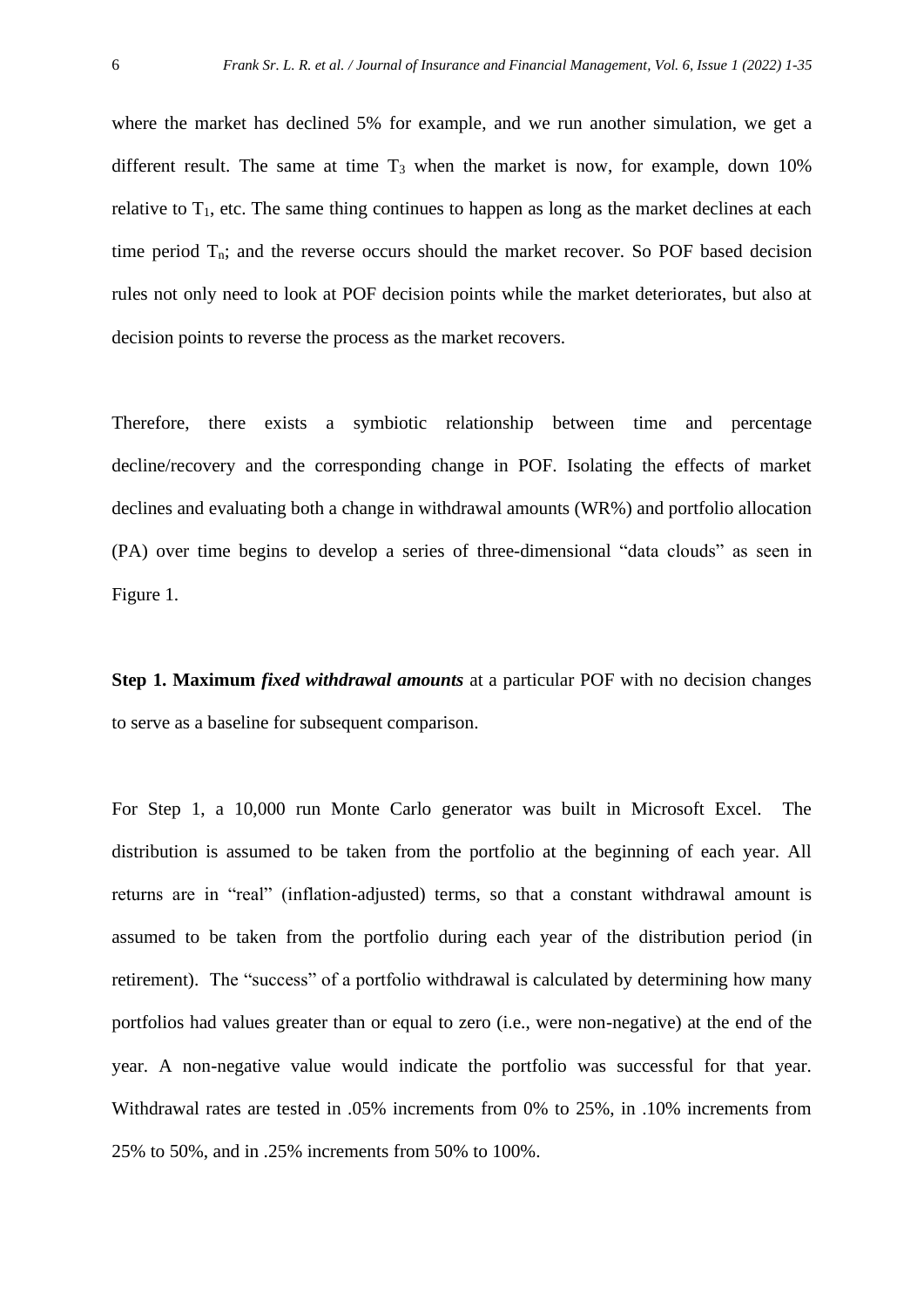There is a three-dimensionality to the withdrawal rate problem which the authors are investigating in this paper. Much of the past research on withdrawal rates has involved static allocation simulations which the authors represent in this paper as research along the x-axis of Figure 1. This is versus a dynamic allocation approach which investigates changes along the y-axis of Figure 1. Such a y-axis investigation is represented with a recent paper by Garrison, Sera & Cribbs (2010). Axis and their corresponding variables are discussed in more detail below.

All points graphed in Figure 1 have *the same approximate probability of failure rate*. Higher Probability of Failure threshold landscapes would map out higher on the x-axis since corresponding withdrawal rates are higher. In other words, the 0-5% landscape is the lowest probability of failure landscape. Note that as distribution time shortens, withdrawal rates may increase, all with a similar approximate exposure to probability of failure.

Most of the existing research focuses on changing WR% along the x-axis with some research looking at Asset Allocation along the y-axis of Figure 1. However, the research along the yaxis consists of fixed allocations for the duration of the distribution time (z-axis), essentially keeping the allocation question within a single plane in the figure, that plane being a static asset allocation. In other words, little research (Garrison, Sera & Cribbs, 2010 is a recent exception) has explored the effect of changing the Portfolio Allocation *within the simulation* along the y-axis of Figure 1, as has been done for changing Withdrawal Rates *within the simulation* over time.

Figure 1 illustrates how different degrees of probability of failure (POF) layer three dimensionally on top of lower POF values. The data for this and following figures are derived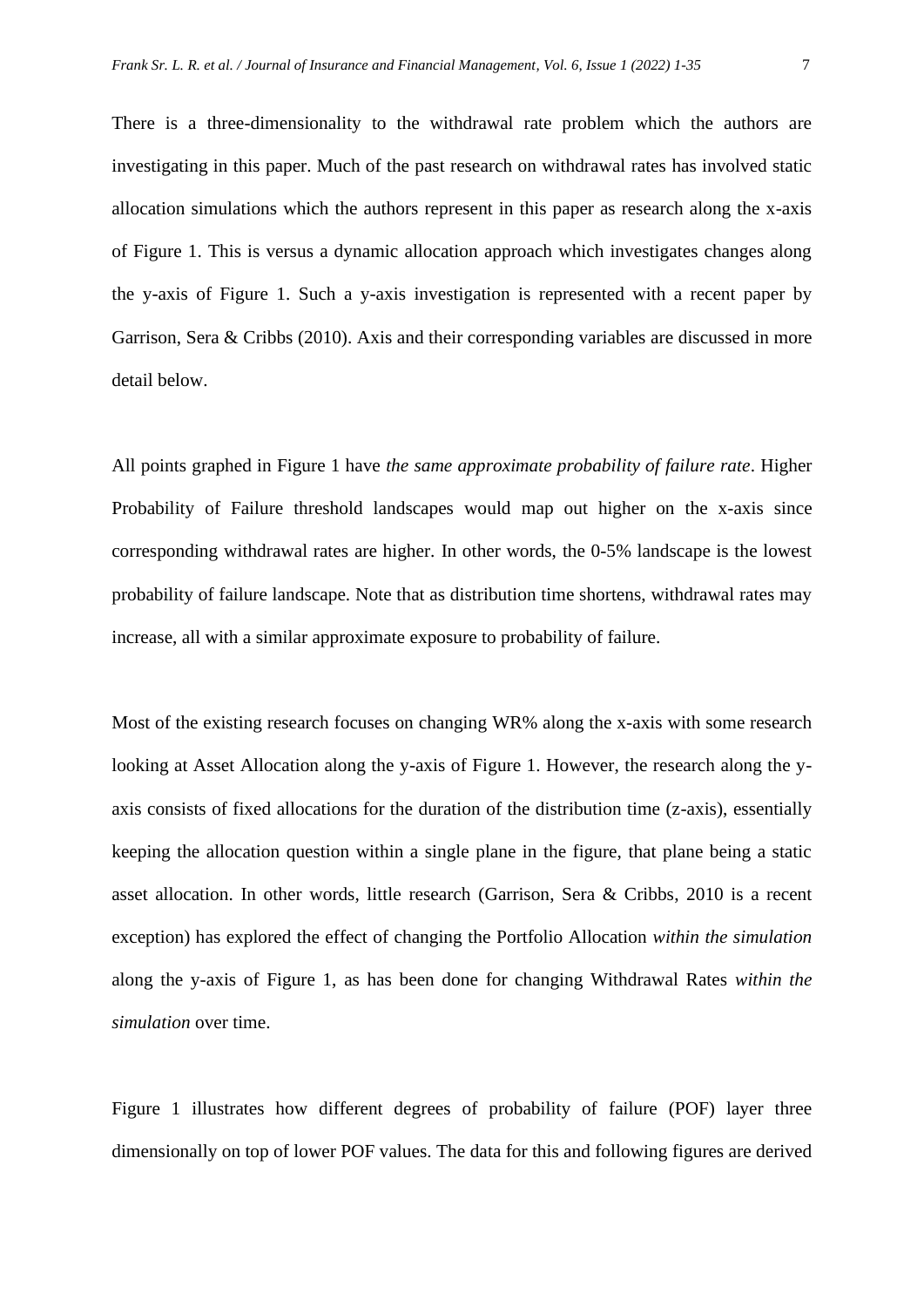by a focus on where the different POF surfaces emerge. The 5% POF surface lies under the 25% POF which in turn is below the 50% POF surface for all time periods and asset allocations. Figure 1 represents fixed withdrawal rates and forms a three dimensional baseline for later comparison of different strategy responses to market sequences.

Figure 2 shows slices through Figure 1 at various times to form time-planes. This plane view through the POF surfaces allows visualization of how the withdrawal rates, with the same POF value, shift up as distribution time shortens for the time periods 40, 30, 20 and 10 years. Consistent tendencies also emerge as to asset allocations.

Notice the consistent wide dispersion of POF surfaces for high volatility/high equity allocations relative to the narrow dispersion of POF surfaces for low volatility/low equity allocations. The implications of this dispersion will be discussed in Step 2 below. Past research has stopped here; however, both time and portfolio values are not a constant but are constantly changing, thus sequence risk becomes relevant.

#### **Introducing the Concept of Transitory States**

This Baseline data set represents starting a fixed withdrawal at each moment in time. Although the simulations are run in this manner, in life each point is transitory depending on factors beyond the retirees' control: 1) the decreasing time remaining for the retirees' distribution (reference point for distribution periods for each retiree is some set, retiree specific, future target end age (Blanchett and Frank 2009, Frank and Blanchett 2010) and 2) the portfolio value which is a function of market forces as a result of bad or good market sequences.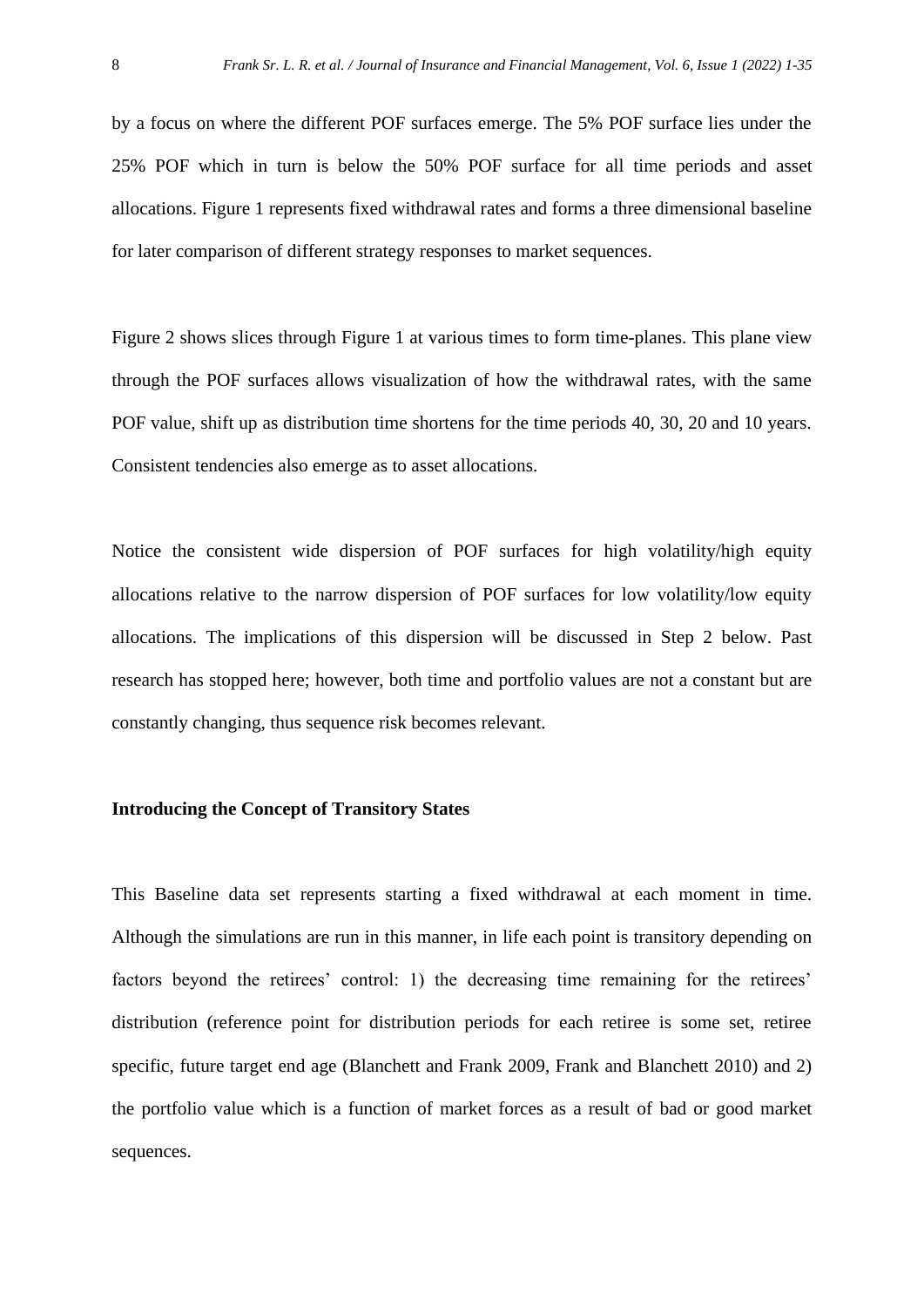Each data point in 3D represents the transient state defined by the results of a simulation run. Each time a simulation is run for a retiree the POF results of that simulation would plot somewhere within the three dimensional space defined by time, withdrawal rate and portfolio allocation and would represent the current transient state of that retiree at that moment in time.

The fundamental withdrawal rate formula is Withdrawal Rate  $(WR\%)$  = Annual Dollars Withdrawn (\$Y) divided by Portfolio Value (\$X) (WR% =  $Y / S X$ ). The withdrawal rate has an inverse relationship to the portfolio value given a set annual dollar withdrawal. Although the figures appear static, the effects of a retiree aging through time combined with market forces (negative and positive sequence risk) results in the retiree moving through different transitory states. Visualize a retiree at one point in time and withdrawal rate, and then one year later at another point in time and a different withdrawal rate simply because their portfolio value changed with time. The initial conditions that existed a year earlier no longer exist; only the current conditions exist and thus apply for this retiree going forward until the next transitory state is evaluated. For example, a retiree with 31 years of distribution time remaining may have a *current* withdrawal rate of 4% at that transitory state with a POF between 25 to 30 percent, depending on asset allocation. One year later, a decline in portfolio value may have increased the withdrawal rate to 5% moving the POF above 35%, depending on portfolio allocation. Of course, this is a fixed, unchanging withdrawal amount and portfolio allocation and the market forces required to increase the withdrawal rate for a conservative portfolio would be greater than those for a more aggressive portfolio. However, the point is that this retiree has a 5% transitory withdrawal rate for this example.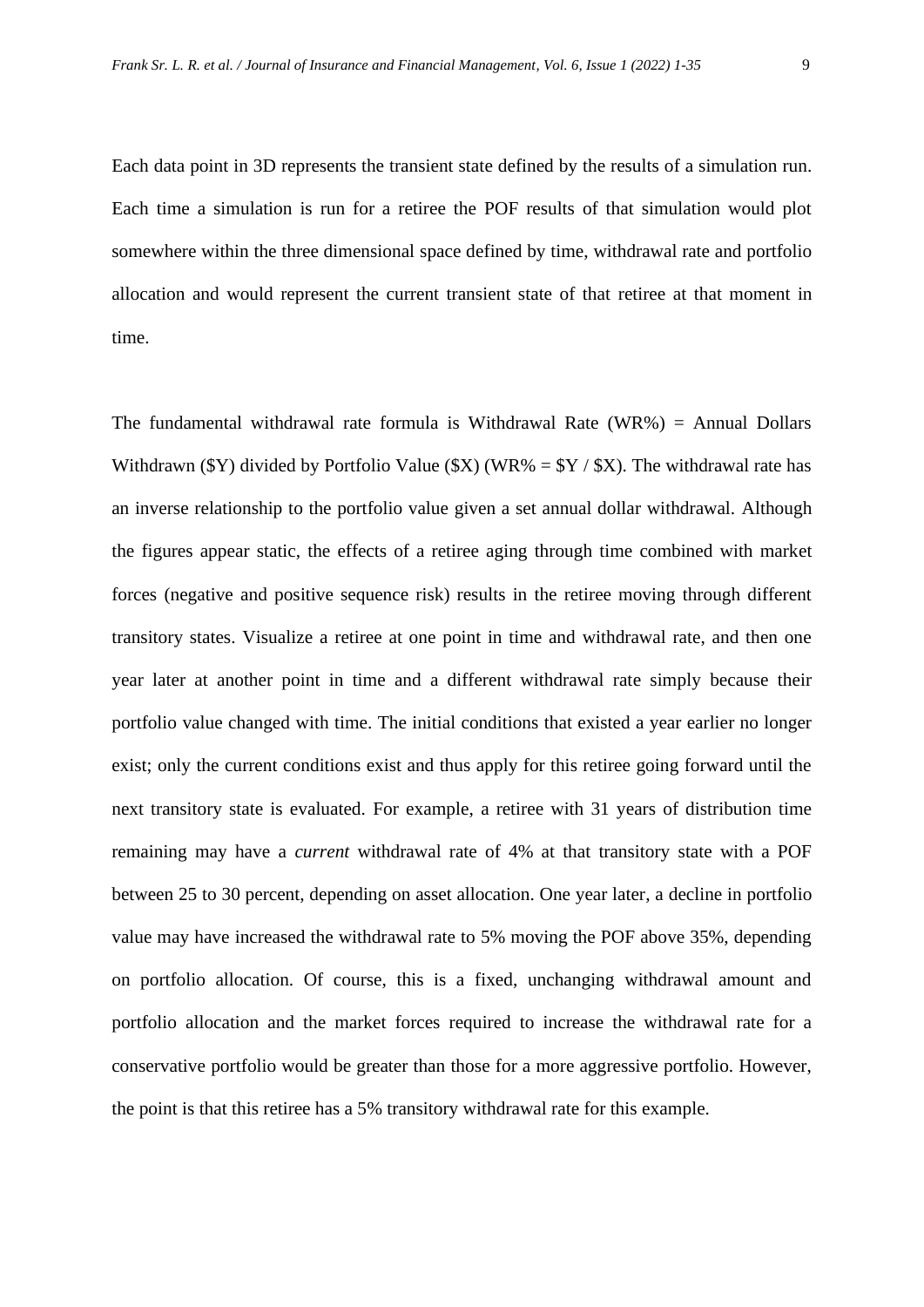Now, should the market conditions not improve over this retirees' remaining lifetime, i.e., a negative sequence begins at this point in time, the transitory higher POF may indeed prove true; or worse, the fixed unchanging withdrawal amount may continue to push the retirees' withdrawal rate higher resulting in higher POFs as time goes by. All retirees at the 30 year point with a 5% withdrawal rate would have a corresponding POF (assuming the same asset allocation) regardless of how long ago they may have started their retirement. This is true of any point in time.

This transitory nature due to time and sequence risk, either good or bad, is the impetus for evaluating the *relative* transitory states of other possible withdrawal strategies. *If* a retiree changed their allocation and/or their withdrawal amount at any point in time, how would this change their POF?

#### **Baseline Comments**

A few points at the end of Step 1. First, stopping the illustrations at 50 percent POF is purely arbitrary and selected merely as a POF that the authors deem as a sufficient boundary that most retirees probably would find as an unacceptable risk, i.e., this simply is an arbitrary point to demonstrate what happens up to this point along the POF spectrum. Second, the POF landscapes exist along the full spectrum of POFs between 0 to 100 percent and the authors have chosen 5 percent increments for illustration purposes. Of course, interpolation is possible between the research points along any of the axis'. Should a plot of all possible data points, or possible states, be constructed a three-dimensional "data cloud" would emerge, through which the illustrated landscapes (POF), horizontal slices (WR) and vertical planes (time) would intersect for each individual retiree.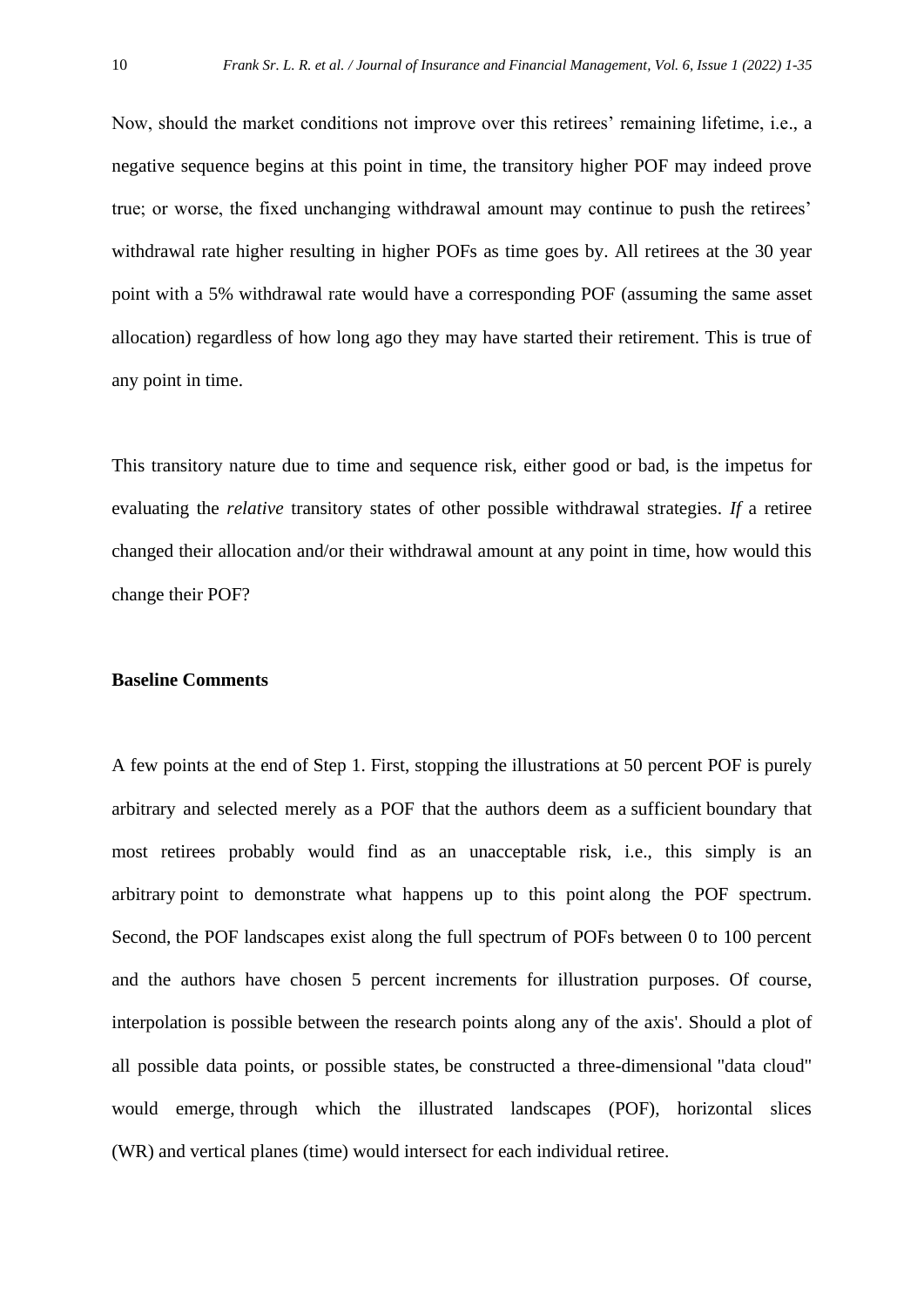Following is a brief review of the variables, and their axis as depicted on the threedimensional graphs, with their relationships to each other:

- Annual Dollars Withdrawn ( $\frac{y}{s}Y = \frac{y}{s}X$  multiplied by WR%; where  $\Delta \frac{y}{s}Y$  (the new withdrawal amount) is a result of the retiree making a change to their annual dollar withdrawal.
- Current Portfolio Value (\$X):  $X = Y$  divided by WR%; where  $\Delta X$  is a result of portfolio value changes in proportion to the PA, which are driven by changes in the markets, as well as their withdrawal for the period.
- Withdrawal Rate (WR%) is depicted on the **Z-axis**: WR% = \$Y divided by \$X; ∆WR% is a result of ∆\$Y divided by ∆\$X.
- Portfolio Allocation (PA): is depicted on the **Y-axis**. ∆PA is a result of the retiree making a change to their Portfolio Allocation.
- Time (t): t is depicted on the **X-axis** and ticks down to represent distribution time remaining for the retiree as he ages. ∆t is what generates a change in the markets which then has an effect on the WR depending on the various market weights within the PA.
- The derived result: Probability of Failure (POF) is depicted as the various data points based on PA, WR%, and t. Possible POF data points possible correspond to the smallest change in each of the three variables, PA, WR% and t. ∆POF is a result of either, or both, ∆\$Y and ∆PA; which are the *only* two variables that the retiree has any direct control over. By changing \$Y and or PA, the retiree also indirectly effects WR%.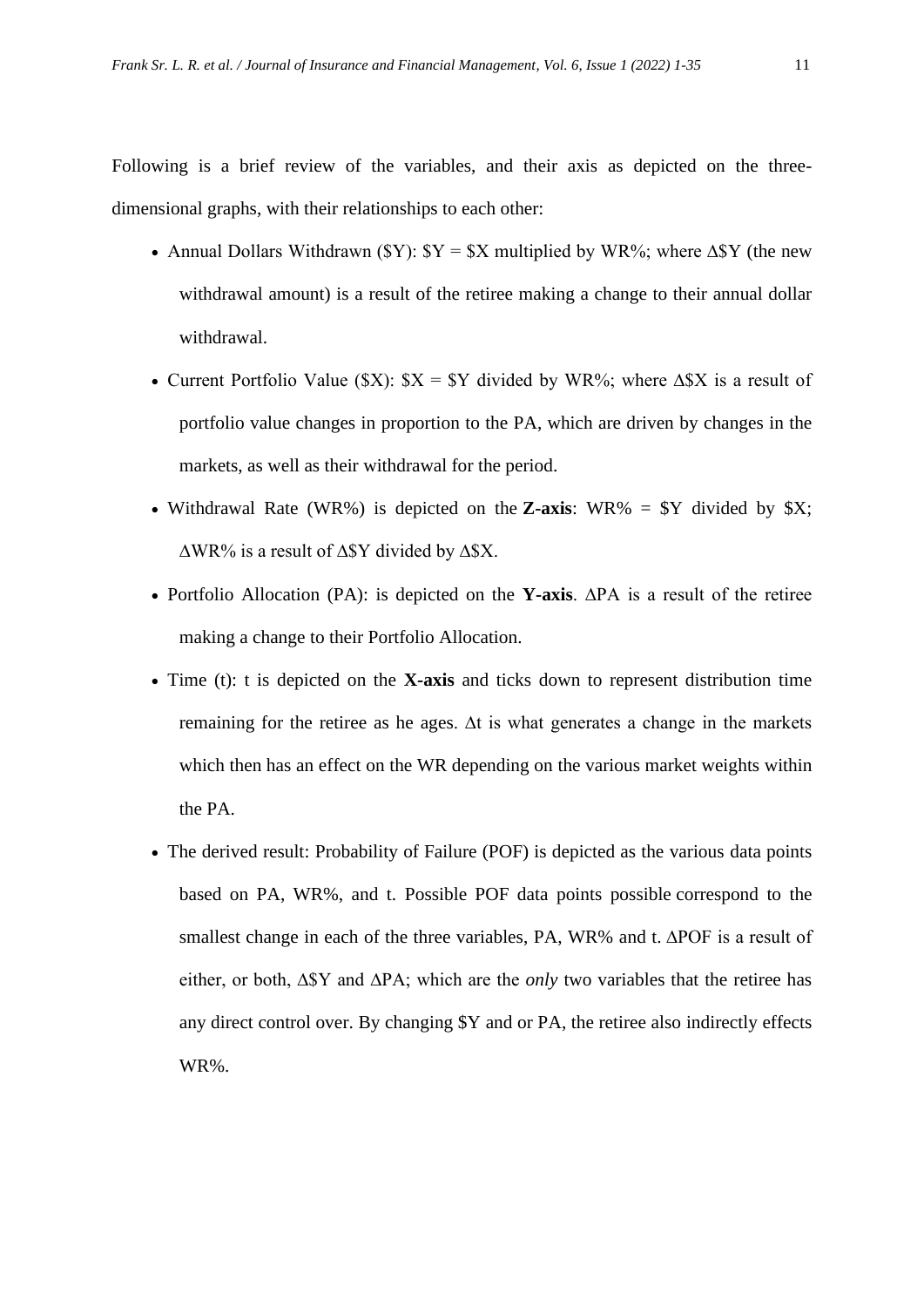This paper extends previous research in order to answer the following questions: What are more refined decision rules for a retiree? At what WR does this retiree need to reduce their withdrawal amount? At what WR may this retiree increase their withdrawal amount? More importantly, is a single "withdrawal-rate-adjustment rule" true of any POF? Is this true of any time period? Is this true of any asset allocation?

The objective of the subsequent steps in this research is to separate out two strategies over which a retiree has real control: either 1) changing their asset allocation, hence exposure to market volatility; or 2) changing their withdrawal amount, hence the effect of negative dollar cost averaging affects. The final step is to determine what decision rules may emerge to aid distribution decisions as the retiree continues to encounter sequence risk, both positive and negative, throughout retirement. In summary, the focus of Step 1 above is simply to establish a baseline upon which to compare the subsequent research steps 2 and 3 in order to develop a decision rule regime for Step 4.

#### **Methodology for the next two steps:**

For Step 2, the Step 1 generator is modified so that each year the distribution withdrawal dollar amount changes based on the previous annual return of the portfolio. If the portfolio return is greater than .5 standard deviations above the average (e.g., a portfolio with an average expected real return of 5% and a standard deviation of 10% would need to experience a real return of  $10\%$  (5% + .5 x 10%) or greater) the dollar withdrawal is increased by 3%. If the portfolio return is more than .5 standard deviations below the average (e.g., a portfolio with an average expected real return of 5% and a standard deviation of 10% would need to experience a real return of 0% or less) the dollar withdrawal is decreased by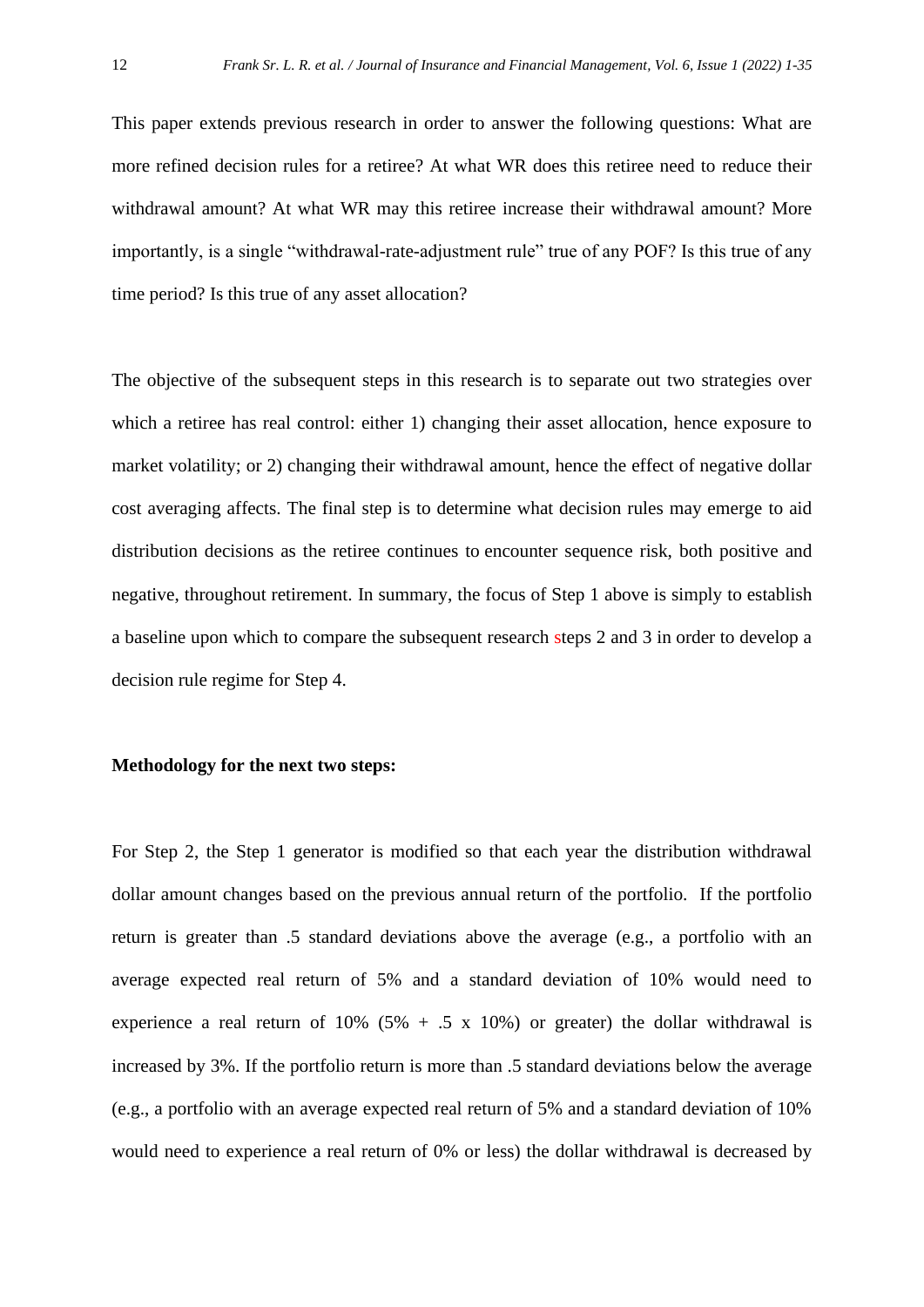3%. This modification is made to every year in each of the 10,000 runs. The portfolio allocation is not changed in this step, only the annual dollar withdrawal amount.

For Step 3, the Step 1 generator is modified so that each year the equity allocation of the portfolio changes based on the previous annual return of the portfolio. If the portfolio return is more than .5 standard deviations above/below the average the equity allocation would be decreased/increased by 10%. The dollar withdrawal is not changed in this step, only the allocation.

**Step 2. Time-varying** *withdrawal amounts within simulations* based on a decision rule that maintains a constant POF. Withdrawal amounts, rather than withdrawal rates, are presented because clients tend to focus on withdrawal amounts rather than withdrawal rates. Blanchett and Frank (2009) first reviewed the dynamically changing of withdrawal rates when the withdrawal *amount* was adjusted. This step reformats the research approach to focus on POF landscapes to find the associated withdrawal rate.

Similar 3D graphs, comparable to Figure 1, may be constructed to compare the POF surfaces when a withdrawal strategy has been applied to a retiree. In Step 2, the authors' strategy adjusts the withdrawal dollar amount  $(\Delta \hat{\mathbb{S}})$  in response to negative (bad), or positive (good), market sequences. Rather than draw graphs similar to Figure 2, the authors illustrate the shift in POF landscape surfaces between the baseline strategy (Step 1) and change allocation strategy (Step 2).

Figure 3 is similar to Figure 1 except this time comparing the shift in withdrawal rates between the changing dollar amount (spending retrenchment/expansion) strategy and the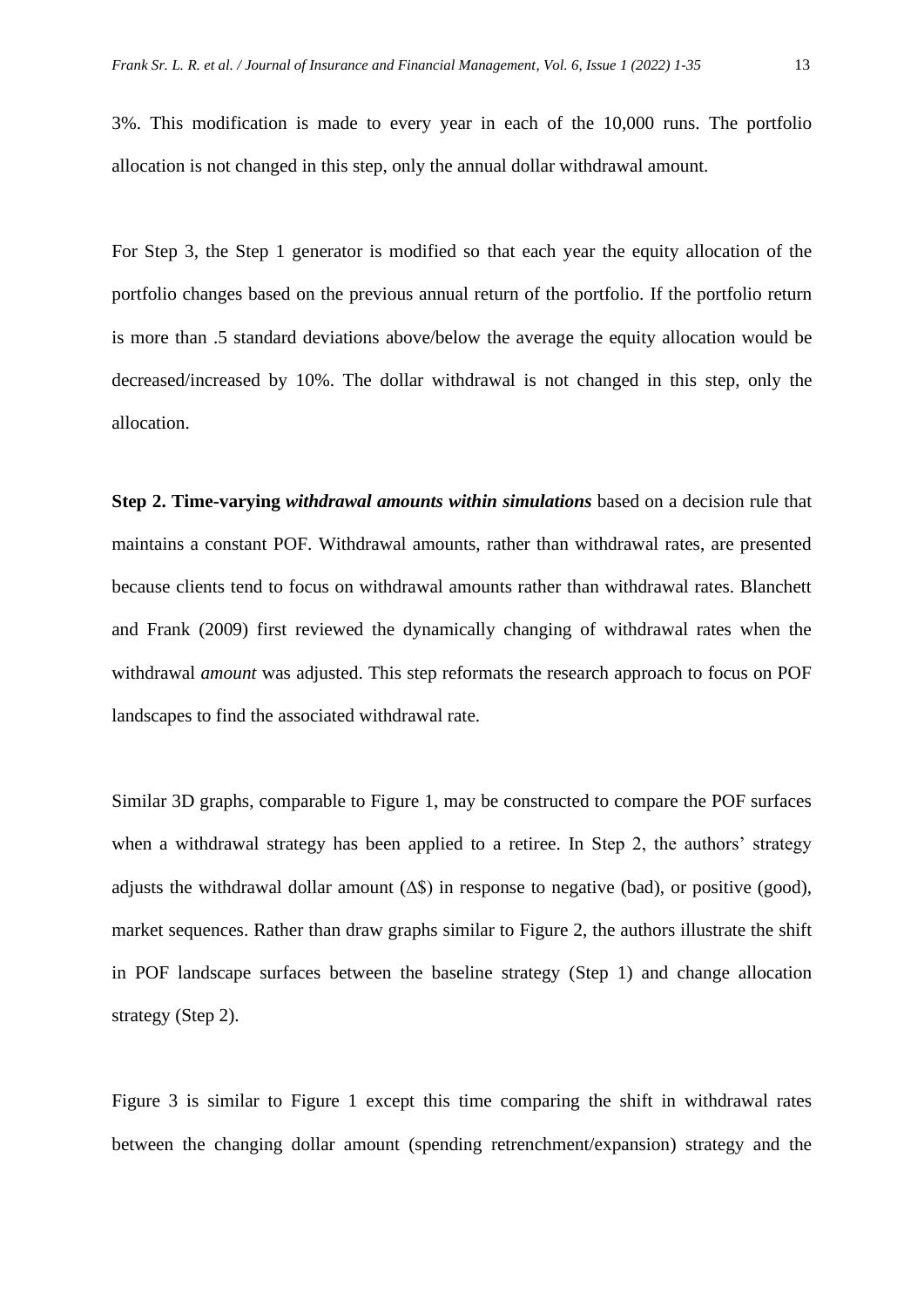Baseline strategy in order to illustrate the differences between a Baseline strategy (B) and a changing withdrawal dollar amount strategy (∆\$). Notice that the POF% landscape surfaces shift up; i.e., the corresponding WR% is different for each POF% surface. Example, the 10% B surface lies below the 10% ∆\$ surface, etc.

Figure 4 below is similar to Figure 2 and results from subtracting the Baseline withdrawal rate from the change of withdrawal amount, thus illustrating the differences, or shift, between the POF% surfaces for the 40, 30, 20, and 10 year planes. Figure 4 compares the transitory states, by illustrating the difference between the baseline strategy and the changing dollar withdrawal strategy. Once again, notice that all the similar POF surfaces shift upwards, e.g., comparing 10%B to 10%∆\$, etc. and that the difference between strategy narrows as the POF increases. The WR% values in Figure 4 are the result of subtracting the B WR%'s from the ∆\$ WR%'s. (WR∆\$ - WRB). The convention used from this point forward in this paper for WR<sub>B</sub>, WR<sub>∆\$</sub>, (and WR<sub>∆PA</sub> in step 3) is that the variable represented is the withdrawal rate (xaxis) in all cases and is understood as such; therefore the WR term is dropped and that the subscript is used for better readability.

The differences between WR values in Figure 4 represent the change in the WR value itself. For example, a 1% difference in Figure 4 may be between a WR of 4% and 5%. Figure 4 illustrates the differences between similar POF surfaces in order to illustrate the effect of time on those differences, i.e., 40 year, 30, 20, and 10 year planes. Observe that the time effect is small for the differences between the POF surfaces (Figure 5) while the time effect is large for the change in WR% values themself (Figures 3 and 4) suggesting more sensitivity of WR% as POF increases which demonstrates that the magnitude of the shift decreases as the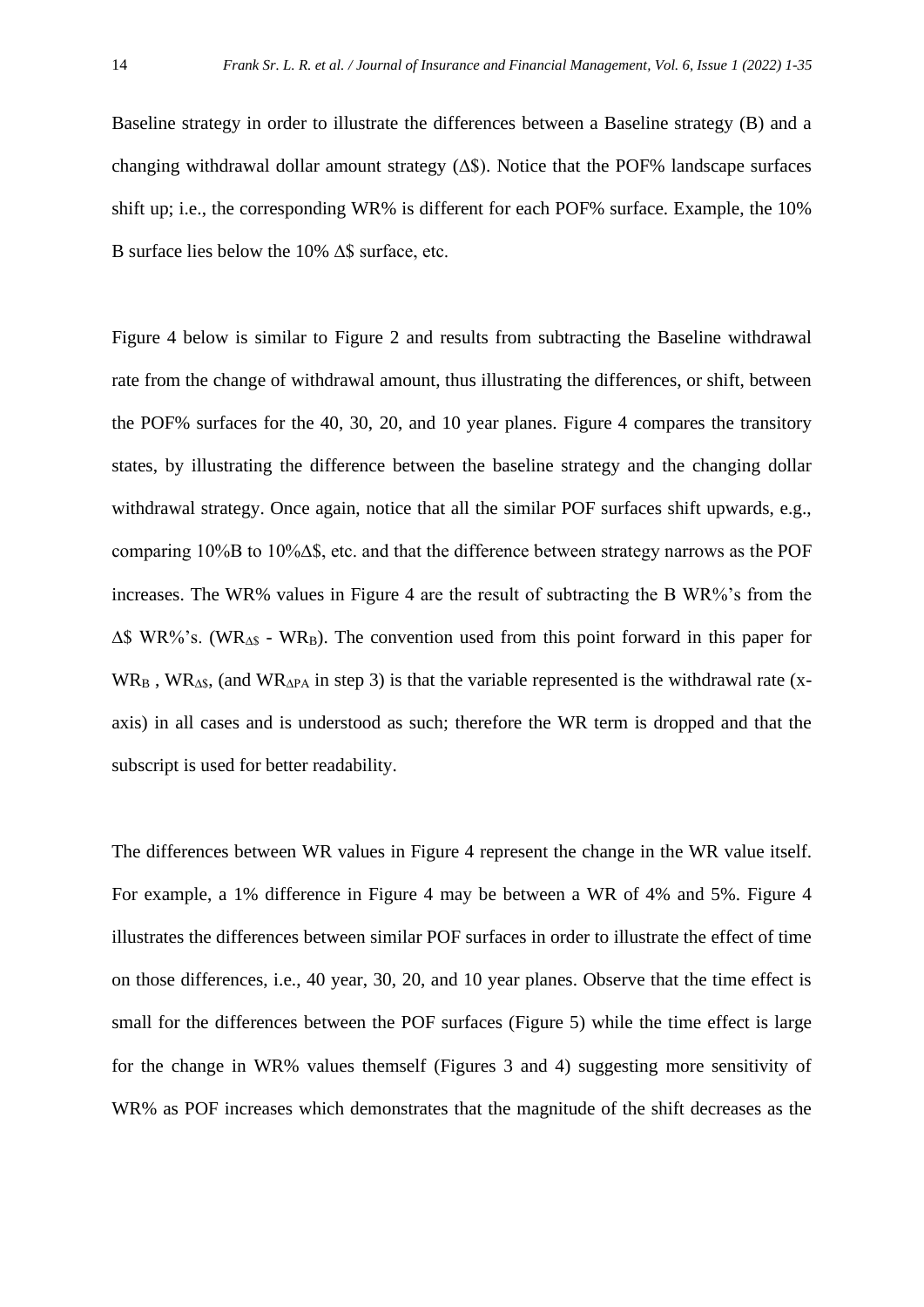POF increases. *Thus, the higher the POF, the less effective the strategy (change of withdrawal amount).*

The differences in Figure 5 below represent the percentage magnitude of change when referenced to either the lower WR% value (left side-market deteriorating) or higher WR% value (right side-market improving). For example a 1% WR change from 4% to 5% would represent a 25% change in value for a rising WR (bad market-left side), or a 20% change in value for a declining WR (good market-right side). The comparison is between similar surfaces. 10%B to 10%∆\$, etc.

The left side of Figure 5 represents a negative, or bad, market sequence for 40, 30, 20 and 10 year periods for a strategy of withdrawal dollar amount adjustment. The right side of Figure 5 represents a positive, or good, market sequence for the given time period. Negative sequences are derived by comparing WR between strategies: ∆\$ - B / B; Positive sequences are derived by comparing WR between strategies: ∆\$ - B / ∆\$. The fundamental withdrawal rate formula is WR% =  $Y / SX$  with an inverse relationship between the withdrawal rate and portfolio value. Since WR% and POF are positively correlated, the direction WR% is taking through transitory states provides a signal as to what POF is also doing, either increasing or decreasing inversely with portfolio value.

The tolerable change of the withdrawal rate (∆WR%) varies between less than 35% for bad market sequences (100% equity) to less than 15% (100% bond). For example, for 30 years, 4% Baseline WR, and 80% equity allocation (Figure 3) has a 20% POF; if the portfolio value declines in value due to a negative market sequence such that the current withdrawal rate is now 5%, then in an unchanging Baseline scenario the POF would be just under 40%. By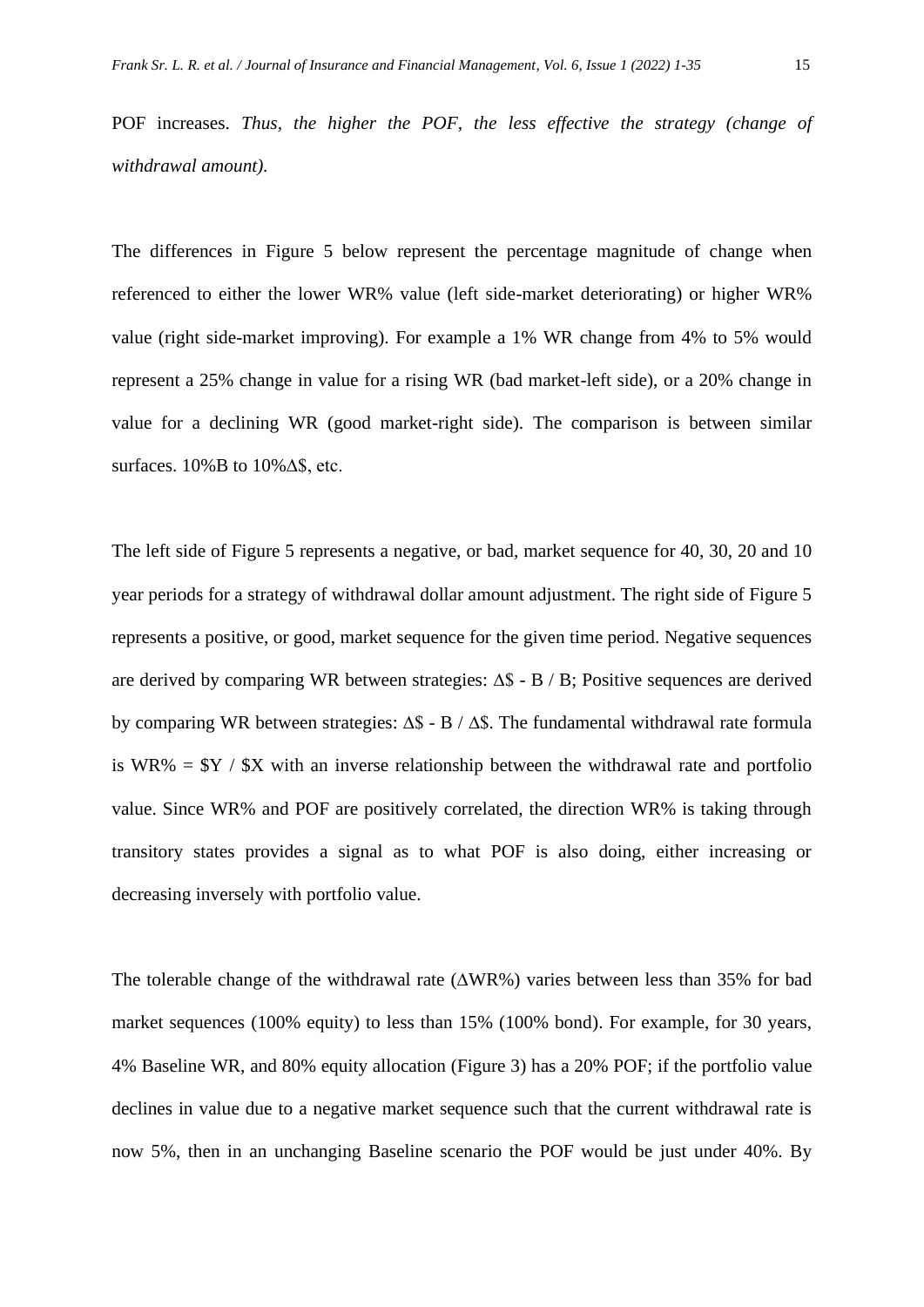adjusting the withdrawal amount by 3% (the magnitude of adjustment in this study), the POF is reduced to 30% (assuming additional future adjustments).

Notice, the degree of dispersion is again narrower for lower equity allocations relative to higher equity allocations for both negative and positive market sequences. Thus, a smaller withdrawal rate change should trigger a retrenchment/increase in the withdrawal dollar amount for lower equity allocations as compared to higher equity allocations. There is no single withdrawal rate change value since the magnitude of the change varies by asset allocation and by time. In general though, the required degree of the percent change in withdrawal rate is a few percent less for positive market sequences relative to negative market sequences.

Across the timeline, the compression of the  $\Delta\%$ (WR%) curves suggests that the withdrawal rate should be adjusted *until the POF is less than 30%* (see Figure 5) (as opposed to the 30% WR% mentioned two paragraphs ago). For POF rates higher than 30% the  $\Delta\%$  (WR%) is much smaller, or more sensitive to portfolio value changes, regardless of allocation, and thus additional withdrawal amount adjustments would be necessary. It is this 30% POF value that is more critical than the 30% generalized ∆%(WR%) value. The results in Figure 5 show that the amount of WR% change is not a constant, but changes depending on time, portfolio allocation and the POF with which the retiree is comfortable.

Waiting for markets to improve the portfolio value later in order to improve the POF (i.e., depending on the historical improvement of markets) may not be a prudent assumption in that those market improvements may be long in coming. The methodology developed here measures the POF in order to adjust the withdrawal rate prudently sooner, rather than later, in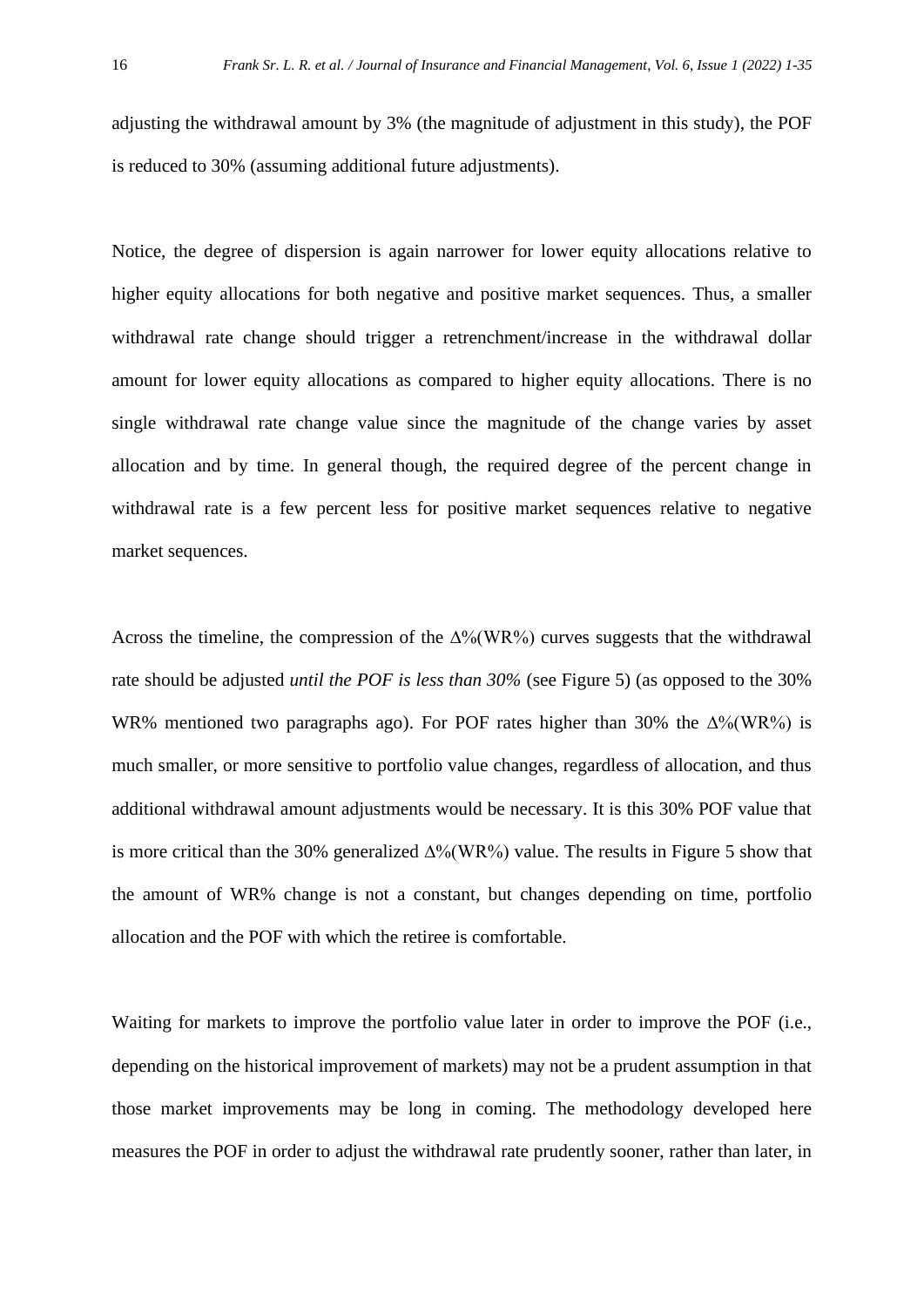response to what is actually occurring. Monitoring the improvement of POF during moments of positive sequence risk provides a signal to increase the withdrawal dollar amount as well.

Note that the ∆%(WR%) value as used in this paper does *not* refer to an *initial* withdrawal rate. Rather, the use here is in reference to the last time the withdrawal rate was measured as compared to the current measurement of the withdrawal rate, or comparison between two transient states. However, rather than thinking the withdrawal rate may change by 25% for example, the results here suggest that POF is a more important factor to consider. Note that for higher POF values, the withdrawal rate change is much less than for lower POF values; i.e., the 50%  $\Delta\%$ (WR%) values are consistently less than the 10%  $\Delta\%$ (WR%) values. The conclusion is that there is more room for withdrawal rate change for lower withdrawal rates than for higher withdrawal rates and that the POF provides the clue as to how much room for withdrawal rate change actually may exist. Therefore, saying that the withdrawal rate may change by 20% for example is misleading since the relative POF has not been considered in addition to the current withdrawal rate.

### **Step 2 General Decision Rule Concepts for bad market sequences and, for good market sequences.**

Since a retiree can only evaluate their *current* WR% she is essentially only able to evaluate their current transient state in terms of the Baseline figures. However, the results from Step 2, changing amount of dollars withdrawn, can be overlaid and comparisons made as in Figure 5 above.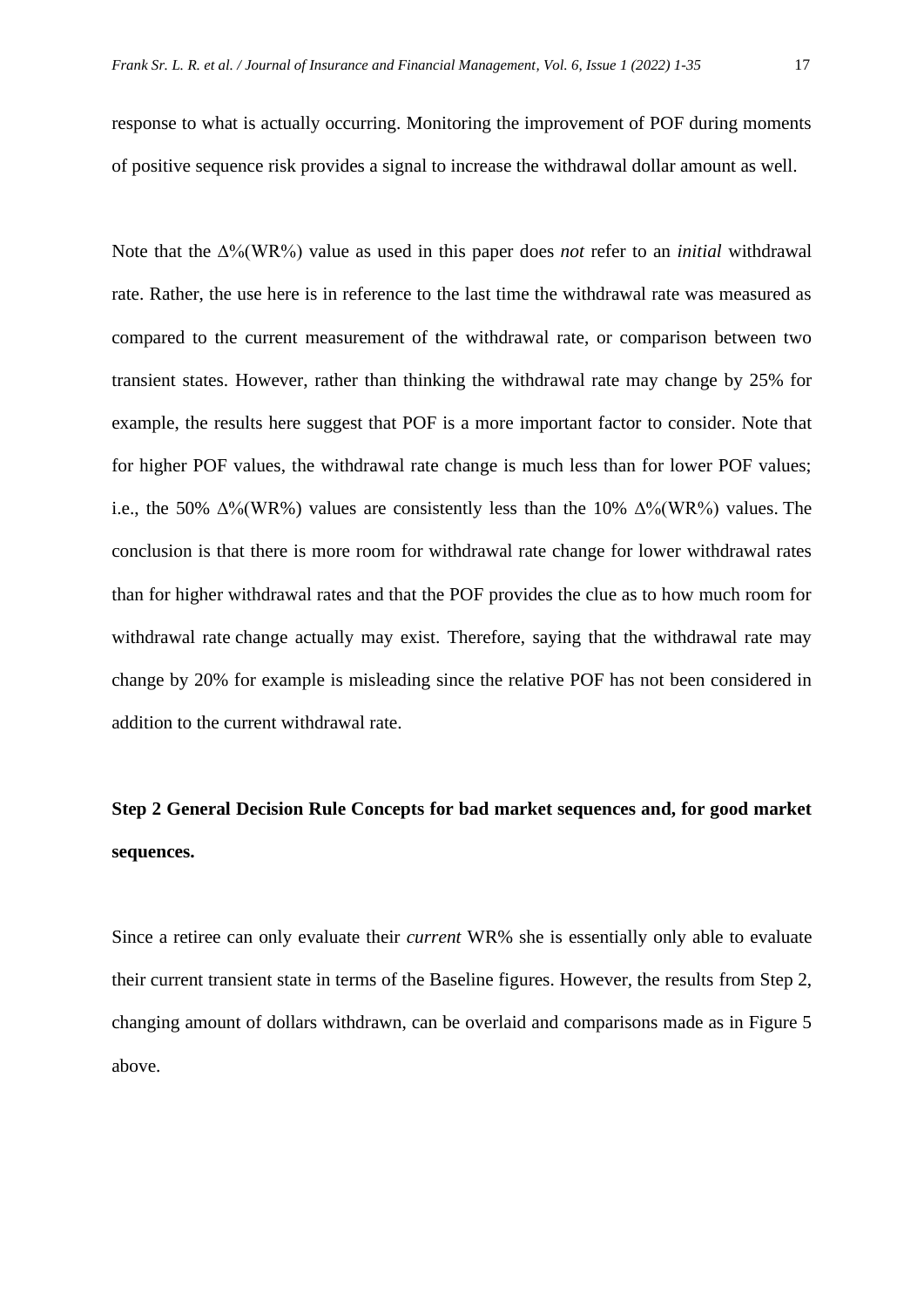First general observation:

As time shortens, for each 10 years, the POF landscapes reduce (shift down) by 5%.

Shorter distribution periods are more sensitive to market sequences.

Second general observation:

The lower POF landscapes do most of the shifting where the higher POF landscapes do not. Retirees who already have a high *current* withdrawal rate are more sensitive to market sequences than those with a lower *current* withdrawal rate. The dividing line for market sequence sensitivity appears to be the 20% POF landscape.

Third general observation:

Good market sequence POF shifts are generally 5% less than bad market sequence shifts for distribution periods longer than 10 years. After retrenchment, spending may be increased sooner since a smaller withdrawal rate change is needed.

**Step 3. Time-varying** *asset allocations within simulations* combined with Baseline withdrawal amounts based on a decision rule that maintains a constant POF. These portfolio allocations are those chosen from above. Garrison, Sera & Cribbs (2009) evaluate dynamically changing the portfolio allocation during simulations using a trailing 12-month simple moving average as the portfolio switching signal. The authors here instead use the change in the portfolio value itself as the signal to switch between portfolios as described in methodology above. The results that follow from this step will be compared to the baseline data in Step 1.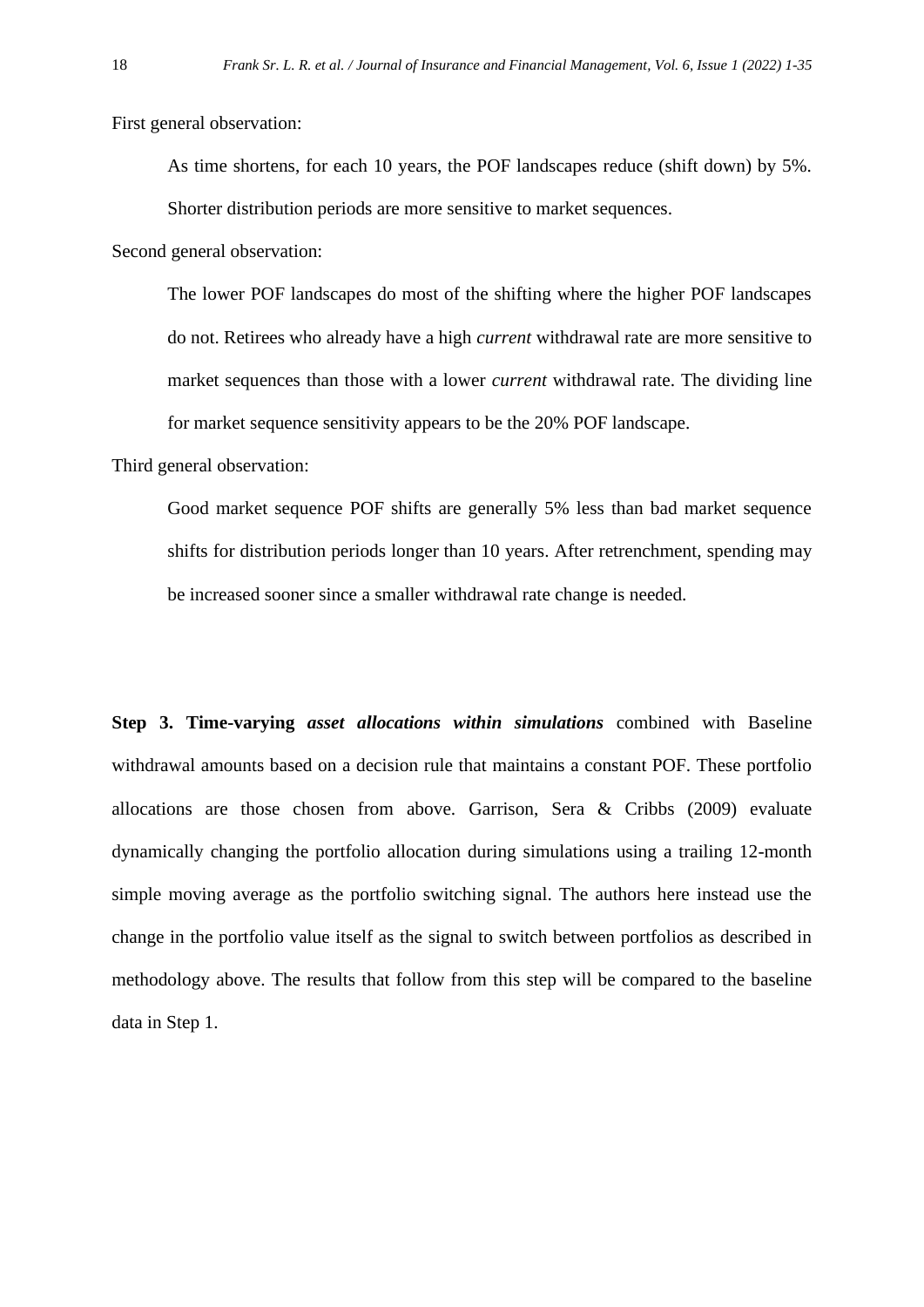The authors have chosen to illustrate end results rather than illustrate figures for ∆PA strategy that are essentially similar to Figures 1 through 3. Figure 6 results are obtained from subtracting the Baseline withdrawal rate from the change in portfolio allocation withdrawal rate, thus illustrating the differences between the surfaces for 40, 30, 20, and 10 year planes. Figure 6, like Figure 4, compares different strategies over various time planes demonstrates that the magnitude of the shift decreases as the POF increases. *Thus, the higher the POF, the less effective the strategy (change of portfolio allocation).*

Figure 7 illustrates the amount of withdrawal rate differences between comparable POF surfaces during either negative sequence (bad markets-left side) or positive sequence (good markets-right side). Negative sequences are derived by comparing WR between strategies:  $\Delta$ PA - F / F; Positive sequences are derived by comparing WR between strategies:  $\Delta$ PA - F / ∆PA. Recall that lower respective POFs correspond to lower respective WR% and vice versa.

The left side of Figure 7 represents a negative, or bad, market sequence for 40, 30, 20 and 10 year periods for a strategy of portfolio allocation adjustment. The tolerable change of the withdrawal rate (the withdrawal amount compared to the portfolio value) is typically less than 1%. For example, for 30 years, 4% Baseline WR, and 80% equity allocation (Figure 3) has a 20% POF; if the portfolio value declines in value due to a negative market sequence such that the current withdrawal rate is now 5%, then in an unchanging Baseline scenario the POF would be just under 40%. The ∆PA POF is very close in this case so a portfolio adjustment would not enhance the retiree's POF.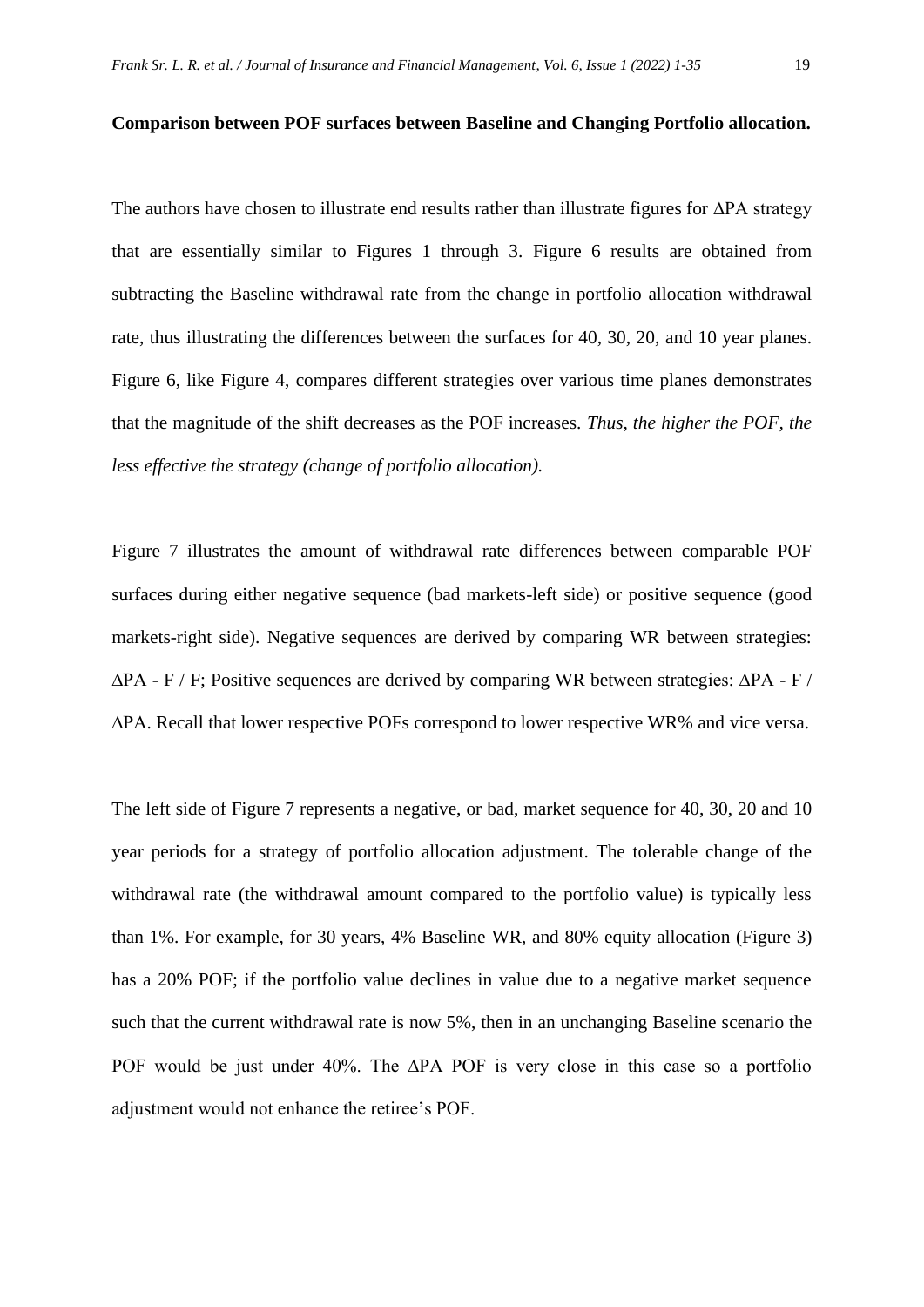The right side of Figure 7 represents a positive, or good, market sequence for the stated time period. Notice, the percent change in withdrawal rate is much larger, comparable to those of increasing the withdrawal dollar amount in Step 2. However, that effect tends to disappear as the equity allocation is reduced to approximately 50%.

#### **General conclusions about the strategy of changing asset allocation alone.**

Changing asset allocation as a stand-alone strategy to address sequence risk is not effective. In other words, changing portfolio allocation *in response to* sequence risk in ineffective. The negative sequence, or bad market series (left side of Figure 7), ∆%(WR%) values are so small, or even negative (indicating the fixed strategy has higher WR%), that they are essentially the same as the baseline WR% values. Although the ∆%(WR%) values are large for the positive sequence, or good market series (right side of Figure 7), the dilemma is that this would imply allocating towards more aggressive allocations during growing markets and then *not* allocating towards more conservative allocations during declining markets; hence, over time the allocation would be the 100% equity allocation which is likely more volatility than the retiree is comfortable with. Thus, the allocation answer becomes more of a behavioral allocation comfort issue than it is as a stand-alone sequence risk strategy.

Further research combining a different allocation switching rule, for example one used by Garrison, et al (2010) with this POF based methodology would be interesting.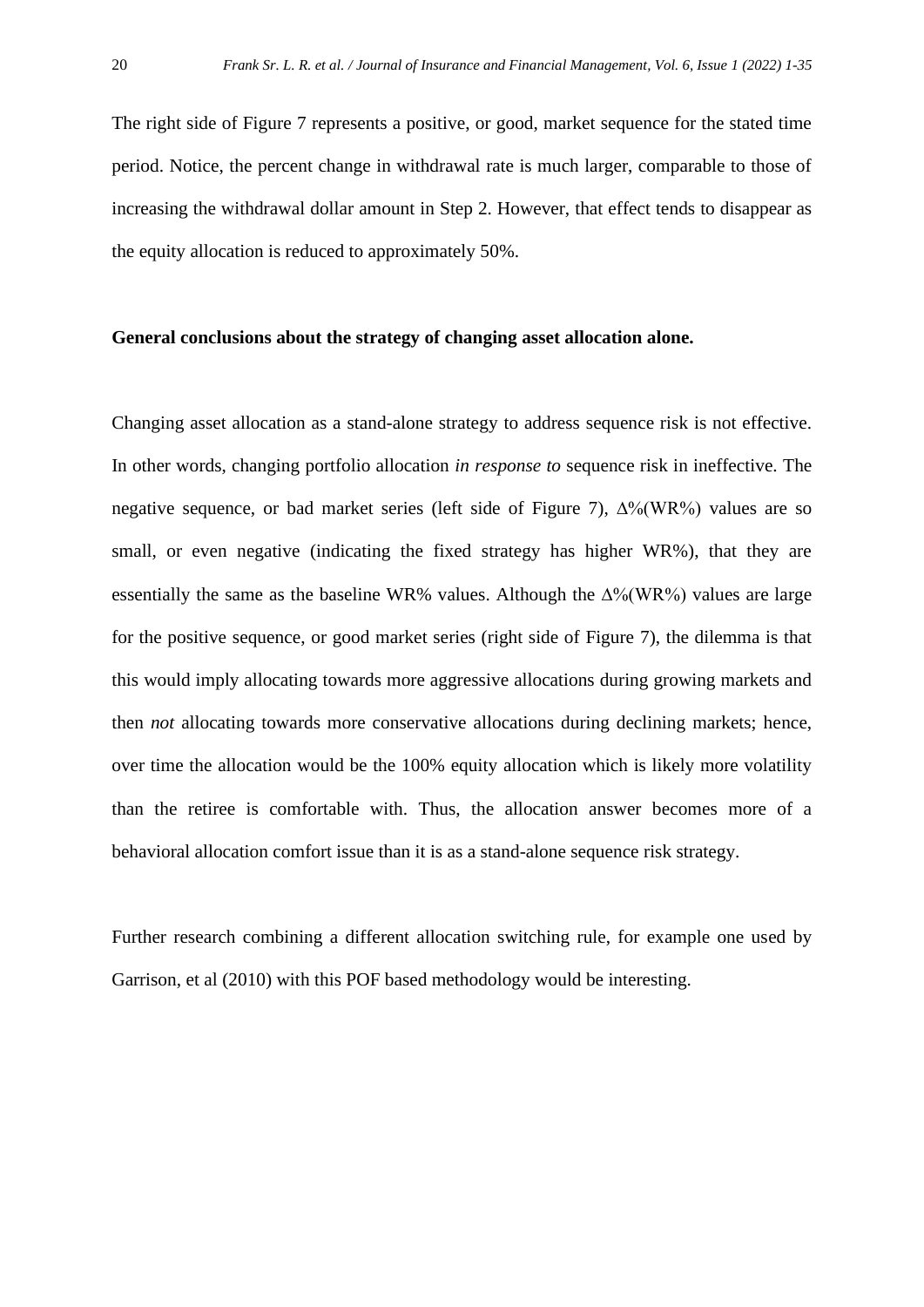#### **Conclusions**

The objective of the research project is to establish Probability of Failure based decision rules to evaluate the retiree's *current* exposure to sequence risk in declining markets *that is forward looking*. Conversely, these general observations would aid the retiree decisions during both recovery from market declines and/or "normal" increases in market values over time; in other words, when exposure to sequence risk is favorable.

The purpose of this paper is to introduce a method to demonstrate the concepts, which are more important than any strategy at this initial stage, for purposes of broadening the perspective on sustainable distributions into three dimensions, transitory states, and all retiree states existing simultaneously. The authors introduce the methodology of comparing a proposed strategy against the baseline fixed data in order to determine the efficacy of the proposed strategy and to determine refinements and possible breakpoints for decisions using the proposed strategy.

Time, withdrawal rate, and portfolio allocation are the same for each graph. What changes is a shift in the probability of failure surfaces as a result of a strategy change. These strategy changes may be compared and used strategically in response to either negative or positive sequences of the market and that market's effect on the retirees' portfolio value.

The working hypothesis consists of taking a current snapshot of where the retiree lies within the three dimensions mapped out by the landscape suggested by earlier work in Figure 1 above. As time passes and the distribution period decreases, the *current* conditions of market value, relative withdrawal amount and portfolio value would map a new location in the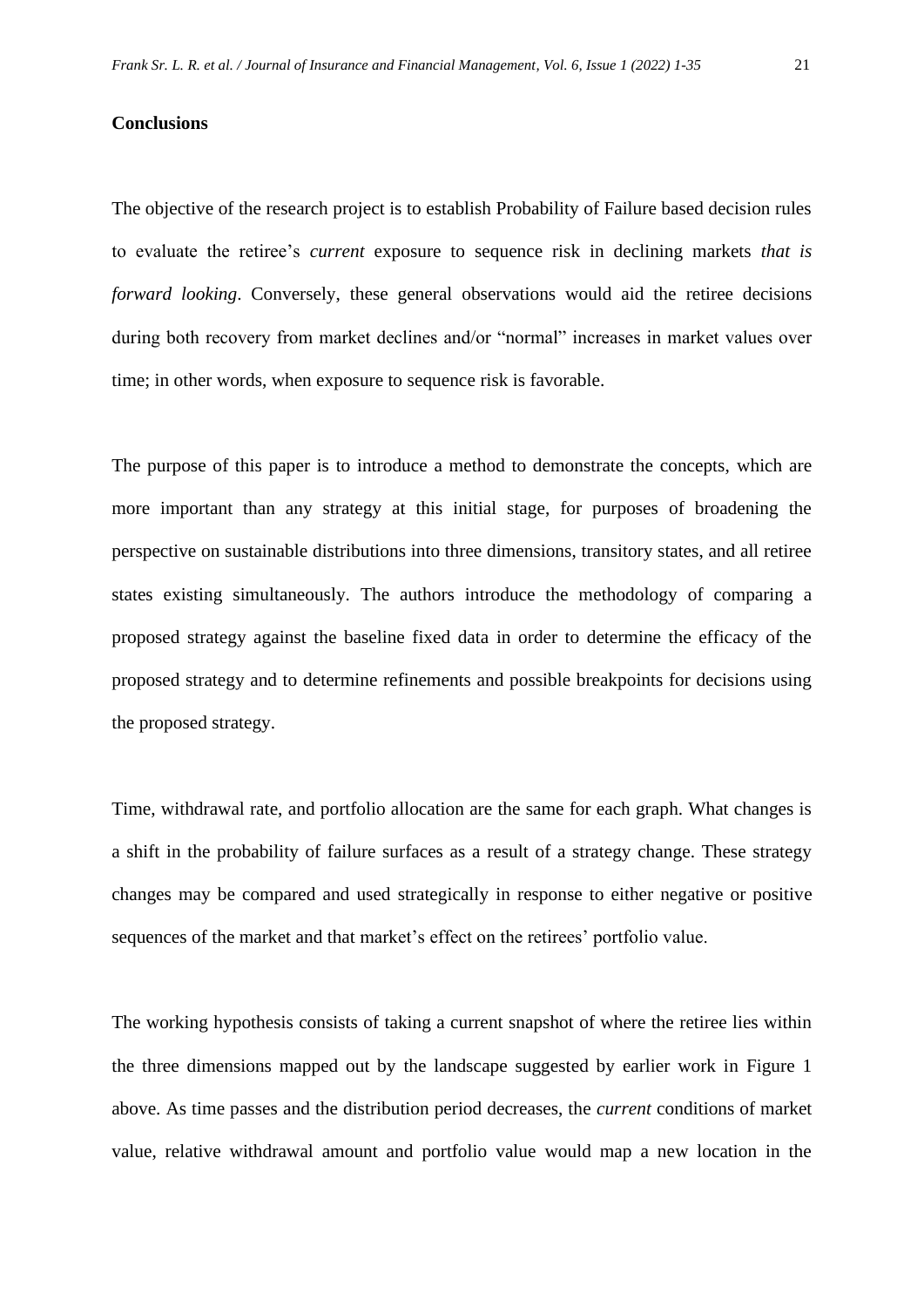landscape. Each simulation is a review that illustrates the current point within the landscape at each moment in time. This is not a set-and-forget approach to the use of simulations. Rather, it suggests a revisit of the current conditions when significant market events, or sequences, necessitate change.

A desire for low POF comes with the cost of a low WR% with the cost of requiring more assets to sustain the distributions. However, the desire for a higher POF has the cost of increased sensitivity to sequence risk resulting in more frequent dollar distribution adjustments. For these reasons, the authors suggest as more practical a range, e.g. 0 to 30% POF, is more practical rather than to try to control the decision threshold to some specific upper limit POF since portfolio values, which are what trigger the need for a decision, fluctuate.

Subsequent research is needed on integrating model based rules with that of retiree behaviors during both adverse and positive sequence risk periods.

#### Conclusions:

- *Retiree's should make decisions when their POF reaches/exceeds 30%.*
- *The higher the POF, the less effective the strategy (change of withdrawal amount or change of portfolio allocation).*
- *The natural tendency would be to seek an* optimal *solution. Rather, an upper limit combined with a range of acceptable POF values is more realistic since transitory states suggest fluidity.*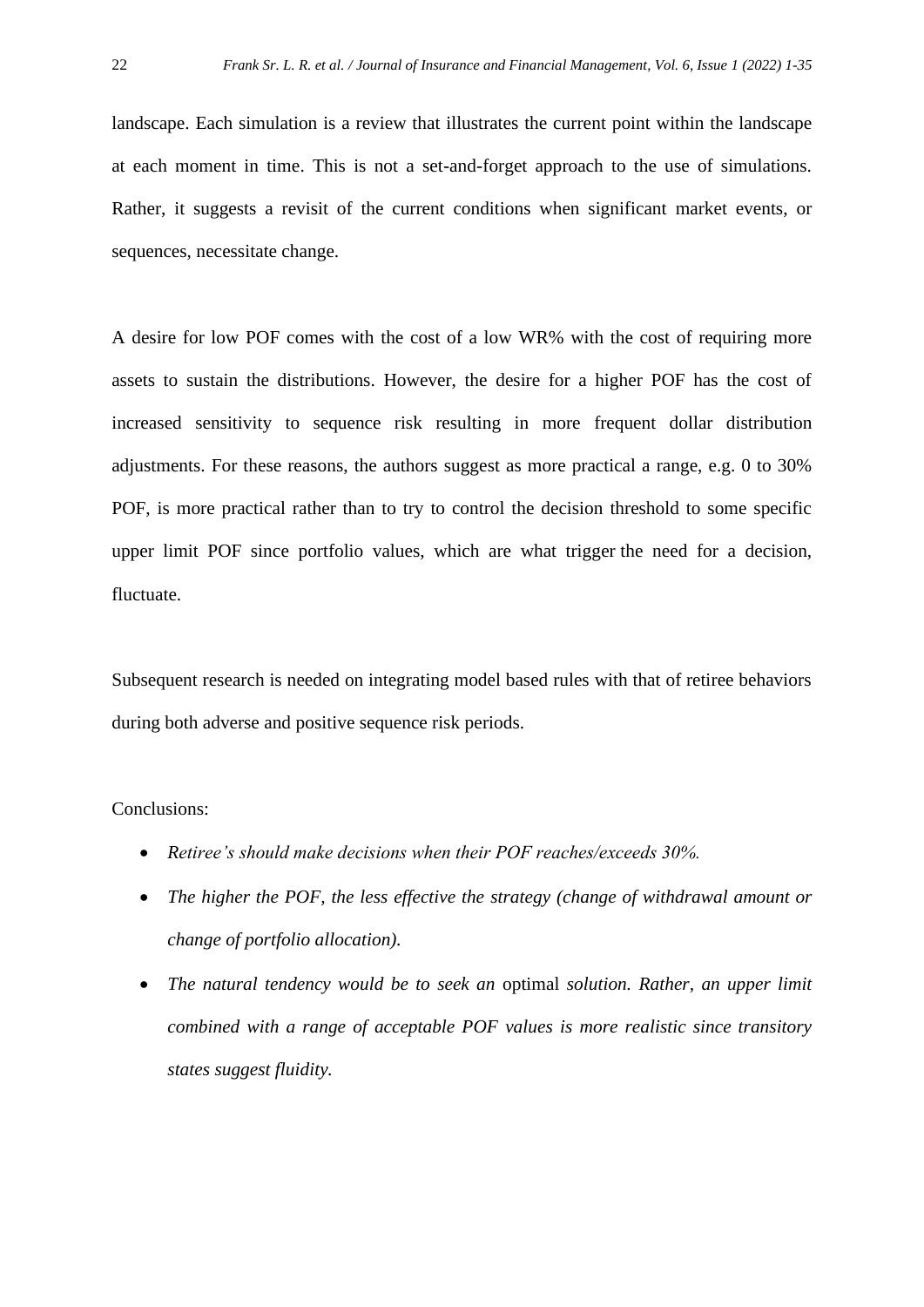#### **Bridge between past research and research in this paper**

Past distribution research has focused primarily on three factors: withdrawal rate, distribution period, and portfolio allocation; all essentially static, or a single transitory state, in that initial conditions are set and a probability of failure (or success) is determined. A dynamic perspective comes from the recognition that time is not a constant (every single person, including retirees, travels through time at the rate of one second per second) and thus the distribution period is not a constant. The other factors are also not constant. By shifting perspective and focus on the Probability of Failure variable, which does run through time as a constant, and application of the transitory state concept, it becomes possible to begin to evaluate different withdrawal strategies and compare them to each other. This strategy comparison thus begins to illuminate possible courses of action a retiree may take as positive or negative event sequences occur. Events may be market driven, or they may be unexpected expenses or windfalls.

#### **A Note on Perspective and Summary**

A measure of probability of success, ruin or failure, should not be misinterpreted by advisers as a measure of risk. Risk is a measure of the consequences of events while probability is a measure of likelihood of those events. When events are negative in nature, the probability of adverse consequences goes up, and vice versa. Essentially another view and definition of sequence risk. This paper shifts perspective to one that considers multiple retiree transitory states that *all* coexist simultaneously with each state defined by time and the market's effect on portfolio values *relative to* the withdrawal amount of each retiree.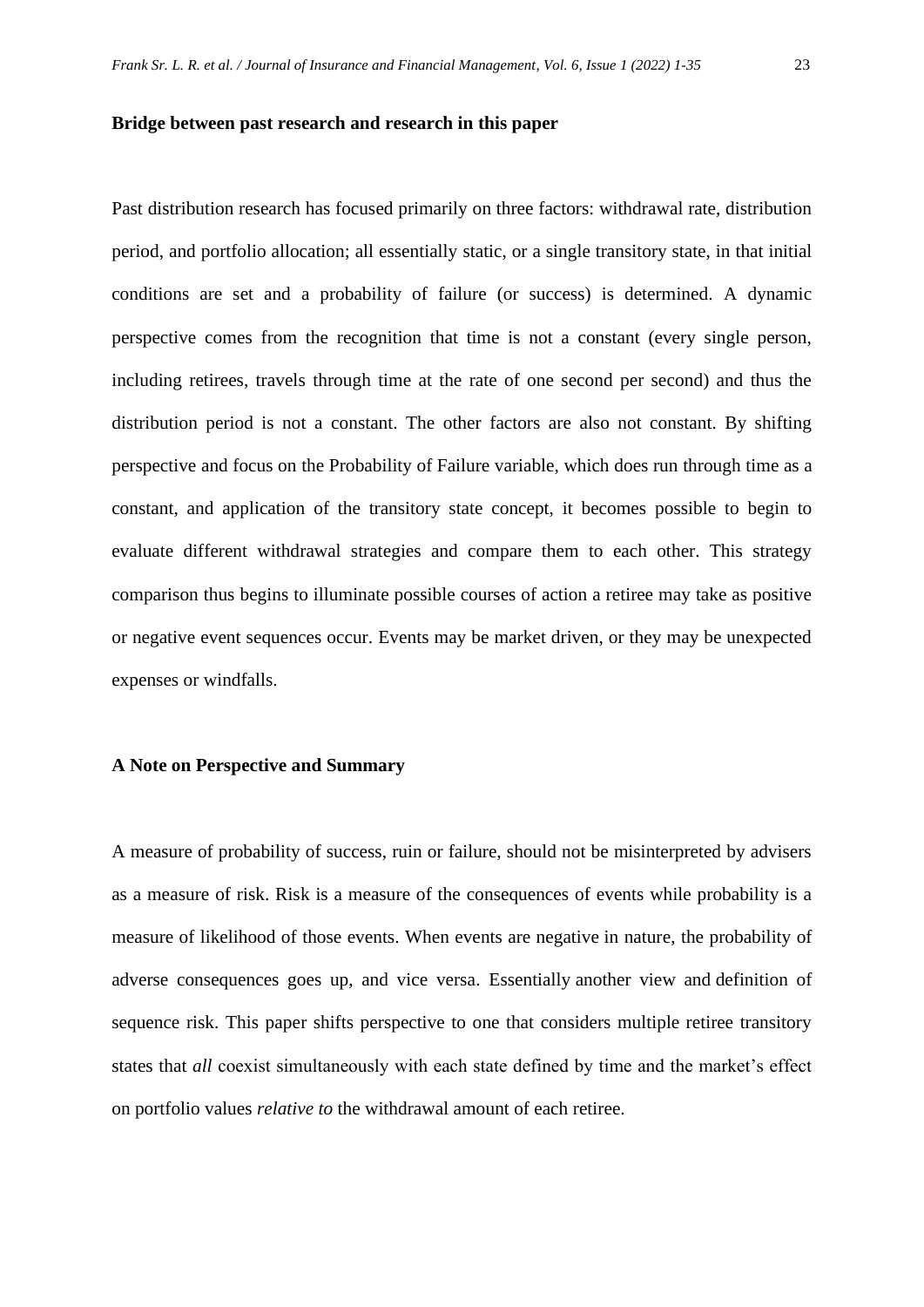Using probability, as a measure in and of itself, may lead to an over allocation of stock holdings for longer time periods simply due to an inherent trend in the long term stock returns data. The authors here simply suggest that probability of failure, and its trends either up or down over time, may be utilized as a tool to assess exposure to sequence risk as portfolio values rise or fall. Adverse events must lead to a re-evaluation, as would positive events. The authors evaluated methods to address this sequence risk exposure through the lens of reevaluation of the retiree's probability of failure, as time passes and events unfold, while ignoring what the retiree was able to withdraw in the past. In other words, the perspective is to forget and reset as time progresses since each simulation is a single transitory state that will be different from other transitory states. With such a perspective, the purpose of using POF is to establish decision rules in advance of such potential occurrences, to use when market conditions present their effect on the retiree's portfolio value. This is not meant to be predictive, but reactive to return sequences. There is no empirical evidence that consistent predictions about future return sequences is possible.

Expecting a model or simulation to predict what is right around the corner is unrealistic. Kurtosis, skewness, black swans, bubbles, etc. are aspects of uncertainty. Rather than try to build a model that may try to *predict* future events, arguably difficult if not impossible, the authors have developed strategies to address market sequences *as they occur*, both positive and negative. Each simulation that is performed is merely a singular data point within the "data cloud" of transitory states that describe the distribution system. Subsequent simulations represent the transitory state for that retiree at that moment in time. Comparison of their transient state to where they lay within the data cloud is instructive to the retiree as to when to make a decision, and what kind of decision it should be. Thus, once actual events occur, revisiting the simulations again over the remaining distribution time period may suggest new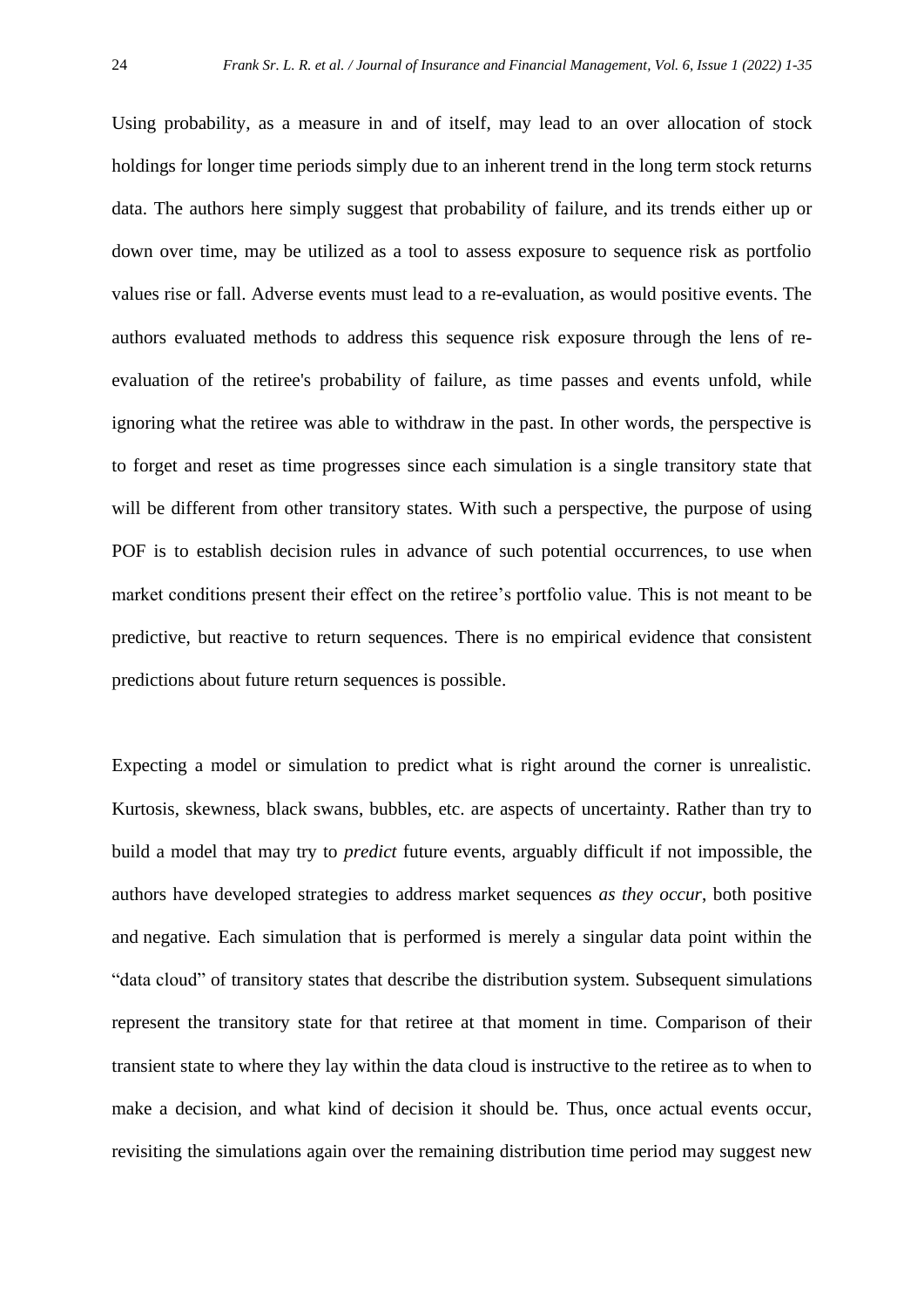adjustments for the retiree based on where he currently is within the three-dimensional "data cloud." The objective of review as events happen is to re-evaluate and make adjustments based on the new information and current situation. No simulation or model may be developed that may accurately predict precisely what the future holds. This does not invalidate the use of the simulation. It simply requires that simulations be re-run as events unfold.

In summary; the POF results of each simulation, from a given set of distribution parameters, is a description of a single state that can be plotted three dimensionally (3D) relative to other simulation POF results that describe another set of distribution parameters. It is the entire set of 3D plots that describe the distribution system. Each retiree moves through various states in a transitory fashion as time and portfolio values change. Retiree actions, e.g., changing withdrawal amount or portfolio allocation, also changes the transitory state by changing the retiree's POF. Frank and Blanchett (2009) argue that *exposure* to sequence risk never goes away. This paper develops a methodology to evaluate that *exposure* to sequence risk for any given transitory state and what retiree action may effectively change that sequence risk exposure.

Probability of failure is a method to evaluate the current exposure to adverse, as well as favorable, events. Arguably, no predictive metric may be available. However, Probability of Failure appears to be an effective management tool as a response to *exposure* to sequence risk. The authors will do further research to refine the methodology presented here.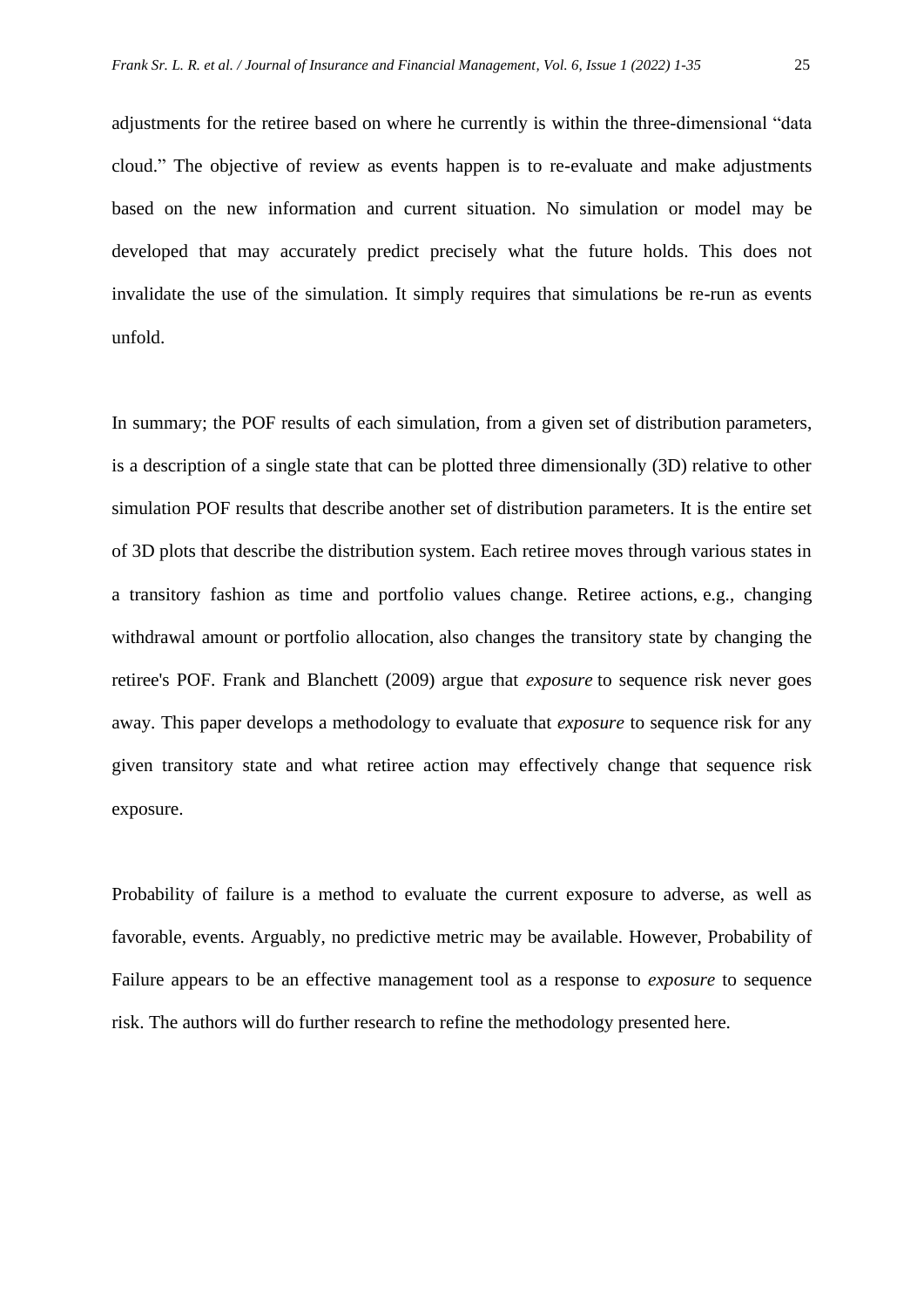#### **References**

- Blanchett, D. M., and Frank, L. R. (2009). A dynamic and adaptive approach to distribution planning and monitoring. *Journal of Financial Planning,* 22, 52-66.
- Frank, L. R. and Blanchett, D. M. (2010). The dynamic implications of sequence risk on a distribution portfolio. *Journal of Financial Planning*, 23, 52-61.
- Garrison, M. M., Sera, C. M. & Cribbs, J. G. (2010). A simple dynamic strategy for portfolios taking withdrawals: Using a 12-month simple moving average. *Journal of Financial Planning*, 23, 51-61.
- Guyton, J. T. (2004). Decision rules and portfolio management for retirees: Is the "safe" initial withdrawal rate too safe? *Journal of Financial Planning*, 17, 54-62.
- Guyton, J. T. and Klinger, W. J. (2006). Decision rules and maximum initial withdrawal rates. *Journal of Financial Planning*, 19, 49-57.
- Liu, Q., Chang, R. P., De Jong, J. C., & Robinson, J. H. (2009). Reality check: The implications of applying sustainable withdrawal rate analysis to real world portfolios. *Financial Services Review*, 18, 123-139.
- Mandelbrot, B. and Hudson, R.L. (2004). *The (mis)behavior of markets: A fractal view of financial turbulence.* New York: Basic Books.
- Mitchell, J. B., (2009). Withdrawal rate strategies for retirement portfolios: Preventive reductions and risk management. Presented at Academy of Financial Services, 2010, Anaheim, CA, [http://ssrn.com/abstract=1489657.](http://ssrn.com/abstract=1489657)
- Pye, G. B. (2008). When should retirees retrench? Later than you think. *Journal of Financial Planning*, 21, 50-59.
- Spitzer, J. J. (2008). Retirement withdrawals: An analysis of the benefits of periodic "midcourse" adjustments. *Financial Services Review*, 17, 17–29.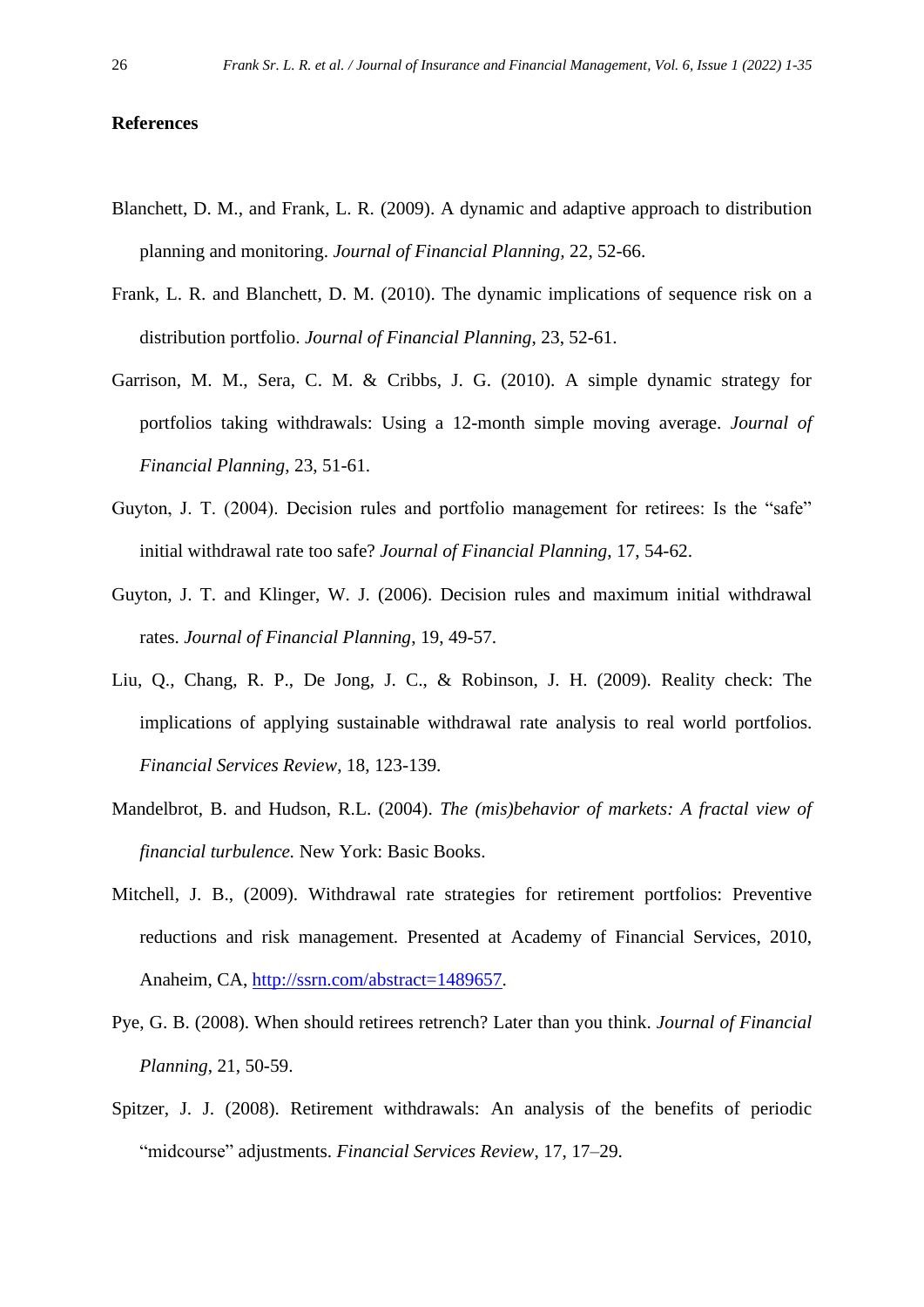- Stout, R. G. (2008). Stochastic optimization of retirement portfolio asset allocations and withdrawals. *Financial Services Review*, 17, 1-15.
- Stout, R. G. and Mitchell, J. B. (2006). Dynamic retirement withdrawal planning. *Financial Services Review*, 15, 117-131.
- Taleb, N.N. (2007). *The black swan: The impact of the highly improbable*. New York: Random House.
- Tomasula, P. D. (2009). Constructing and defending portfolios during chaotic markets. *Journal of Financial Planning*, 22, 38-47.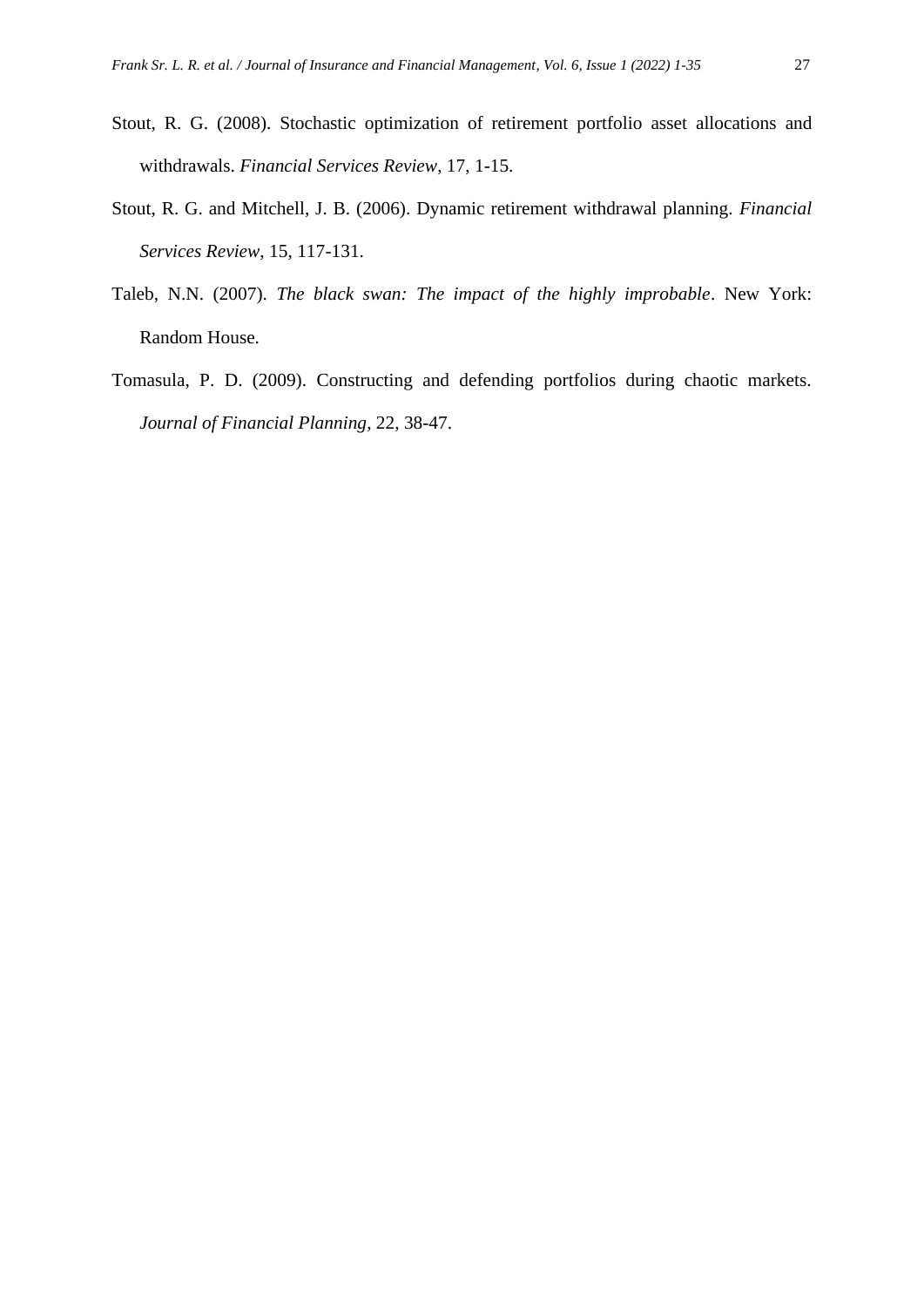

**Figure 1. Probability of Failure landscapes for fixed withdrawals.**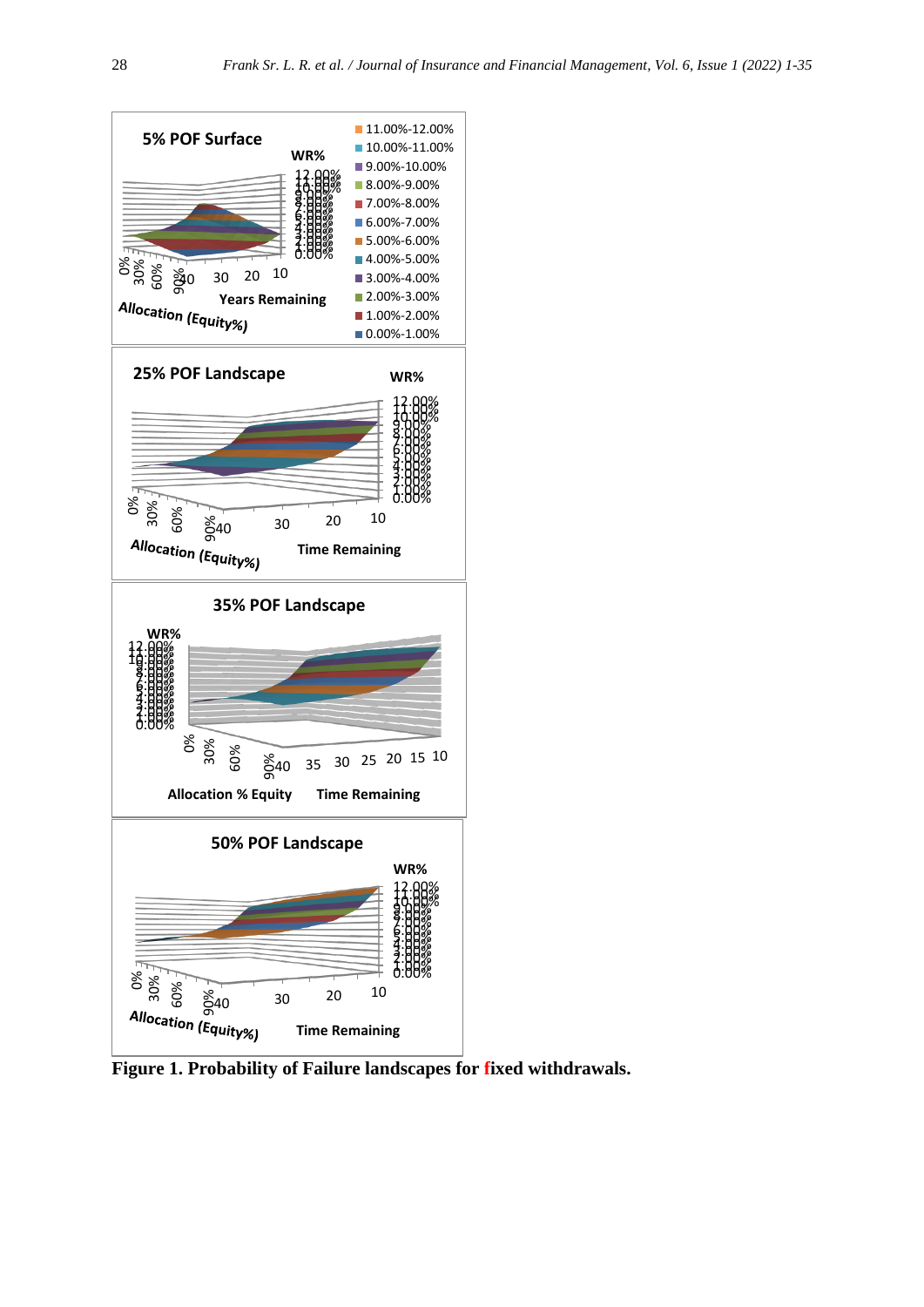

**Figure 2. Time slices through Figure 1.**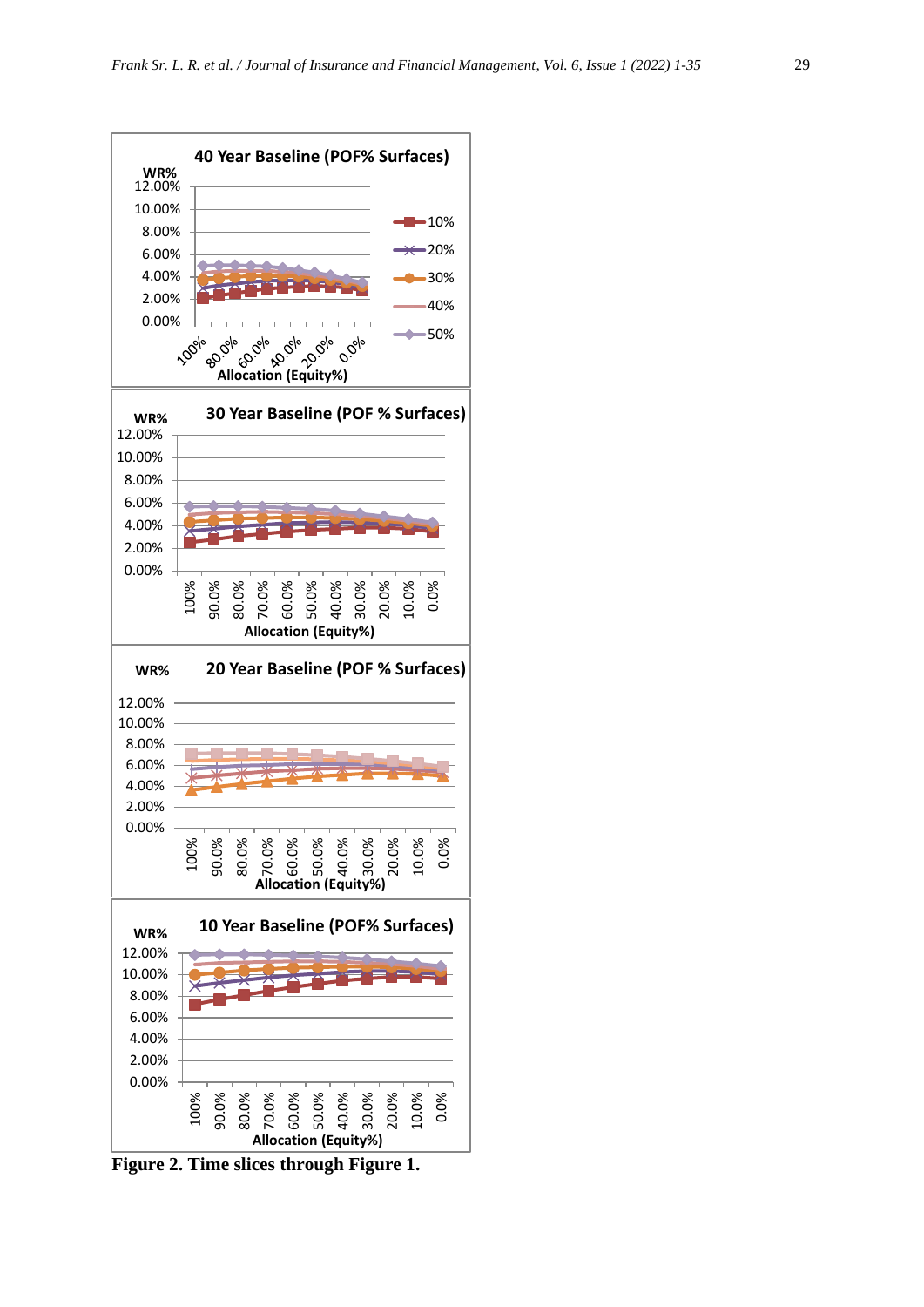

**Figure 3. Comparison between POF surfaces between Baseline (B) and Changing Withdrawal \$ Amount (∆\$) for 30 year plane.**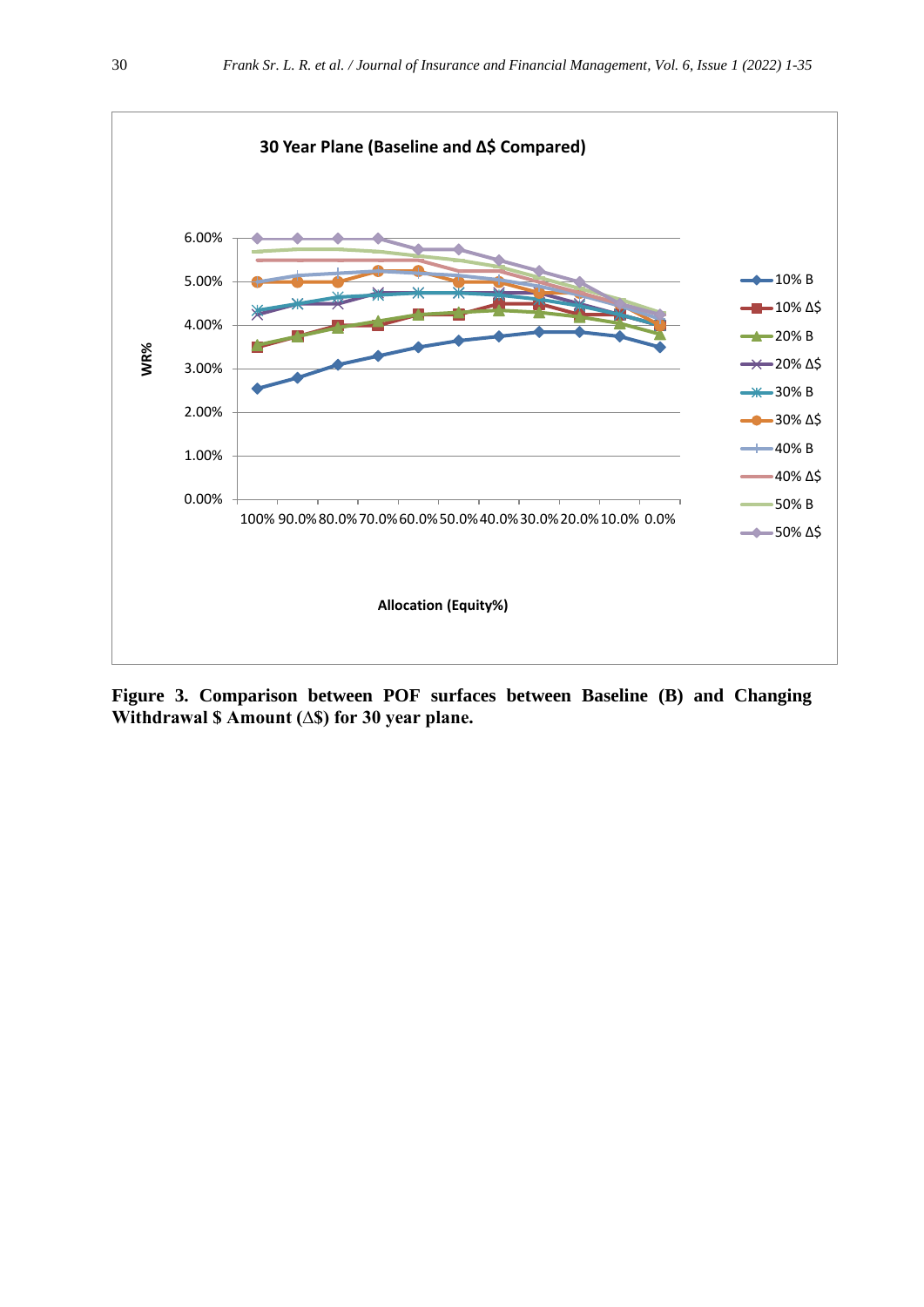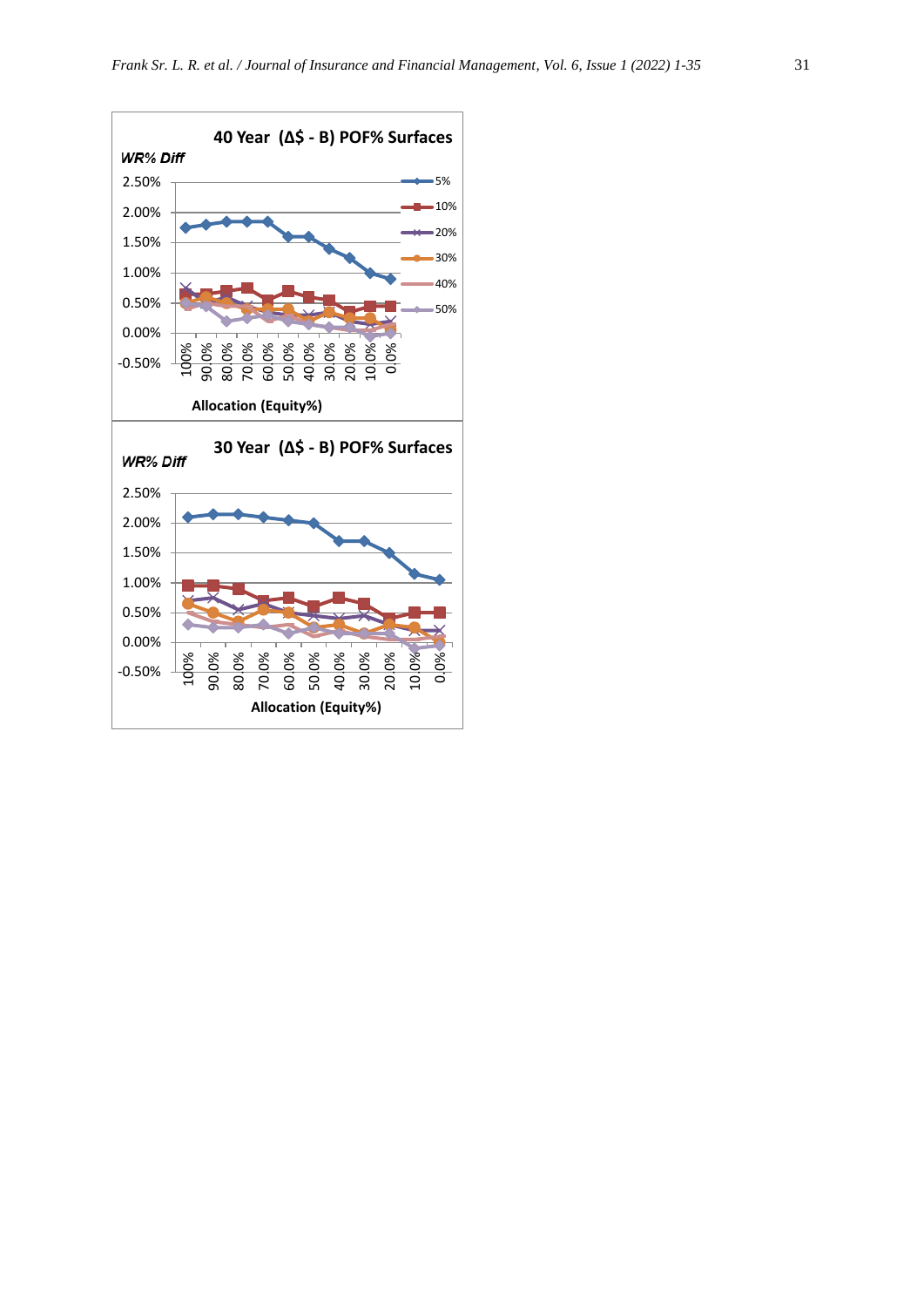

**Figure 4. Comparison of WR differences between Baseline (B) and ∆\$ strategies.**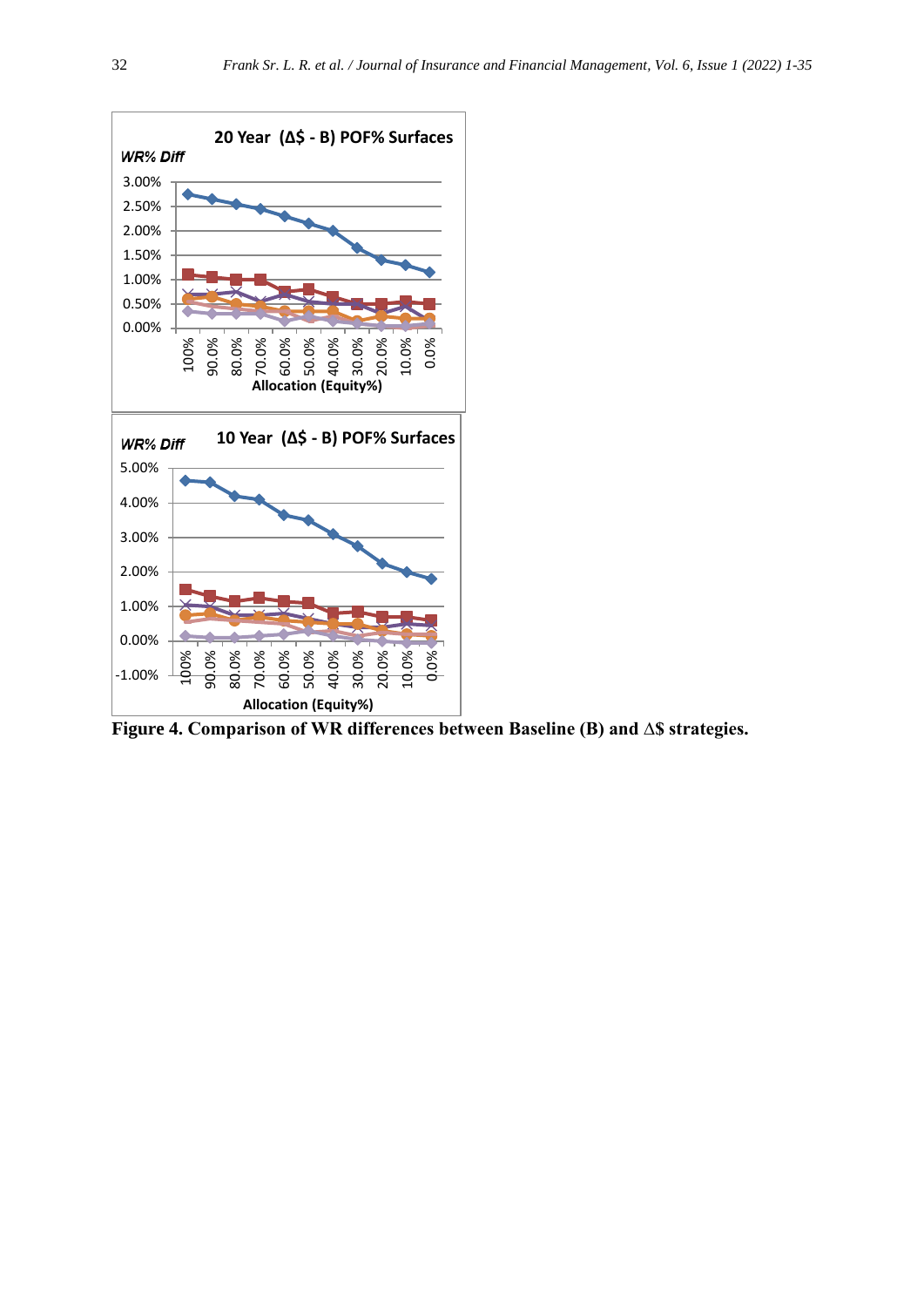

**Figure 5. Left half: Negative Sequence (Bad Market) (∆\$ - B / B); Right half: Positive Sequence (Good Market) (∆\$ - B / ∆\$) for 40, 30, 20, and 10 year periods.**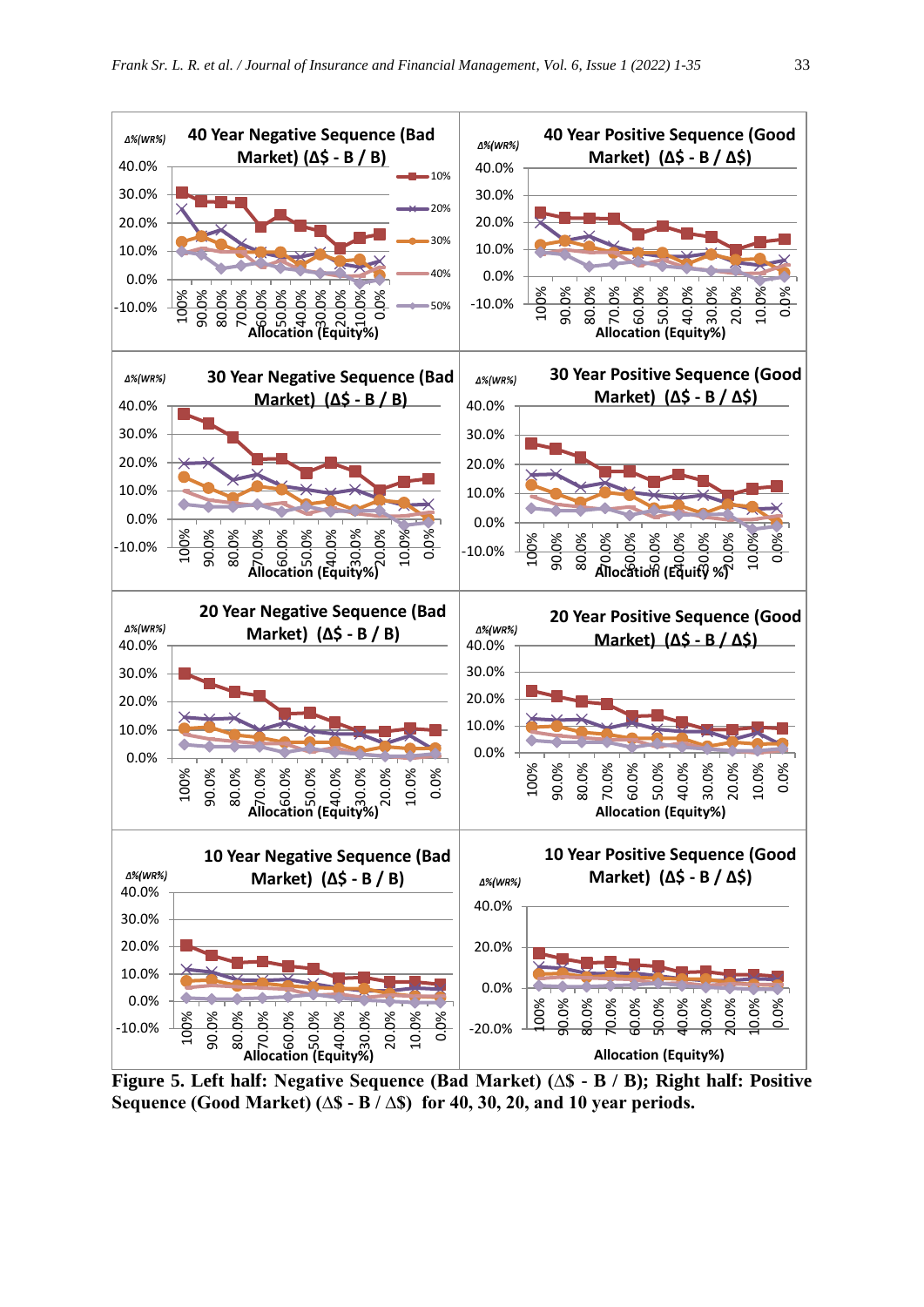

**Figure 6. Comparison of WR differences between Baseline (B) and ∆PA strategies.**